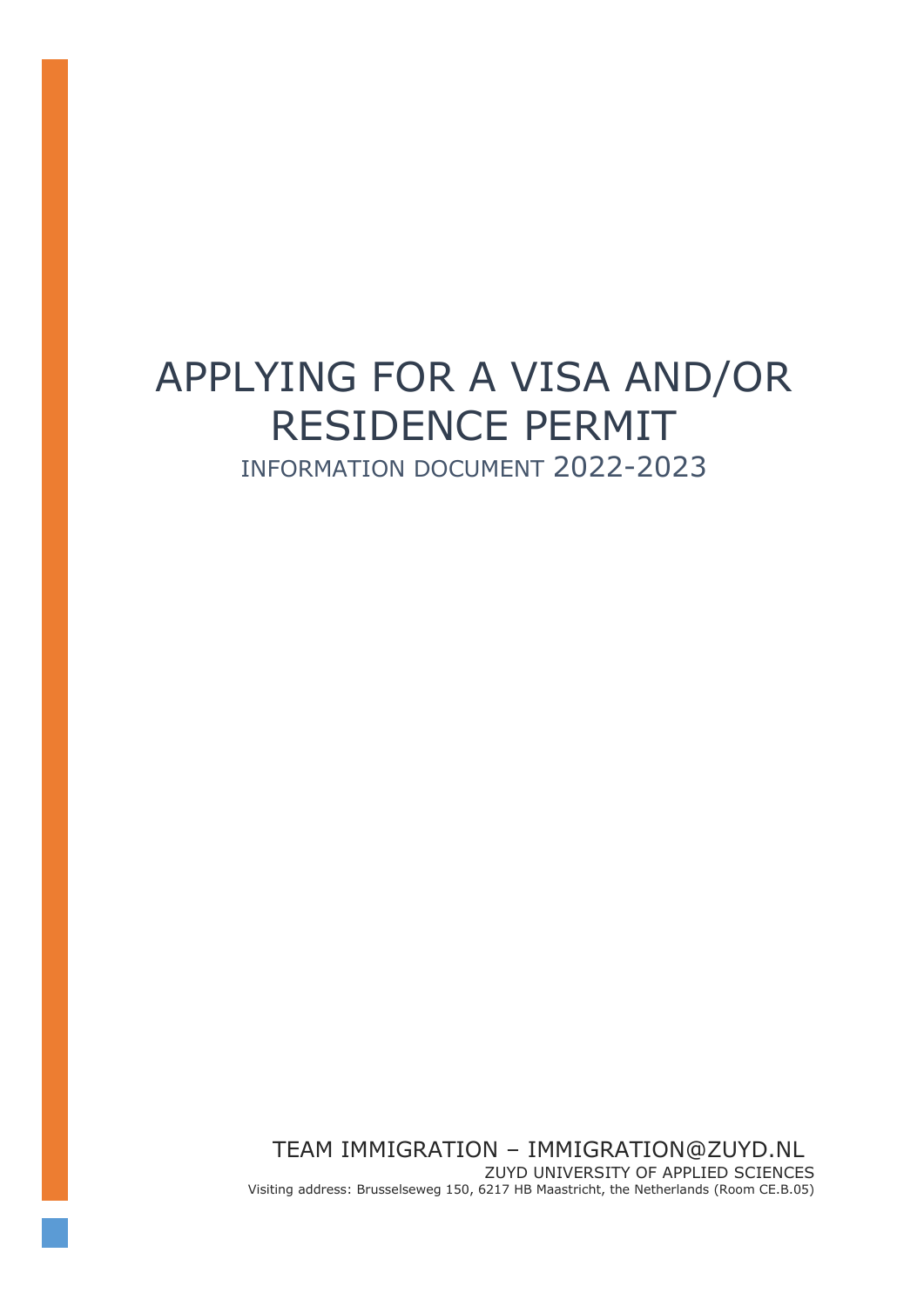

## **Table of contents**

|    | Studying in the Netherlands with a study residence permit of another EU Member State |
|----|--------------------------------------------------------------------------------------|
|    |                                                                                      |
|    | 1. You deposit money on the account of Zuyd University of Applied Sciences 7         |
|    | Money transfers and financial documents from "high-risk countries" 7                 |
| 2. |                                                                                      |
| 3. |                                                                                      |
| 4. |                                                                                      |
| 5. | You receive money from a person outside of the Netherlands (sponsor) 9               |
| 6. | You receive money from a person in the Netherlands (sponsor) 9                       |
|    |                                                                                      |
|    |                                                                                      |
|    |                                                                                      |
|    |                                                                                      |
|    |                                                                                      |
|    |                                                                                      |
|    | Registration at the Municipality - BRP ("Basisregistratie Personen")14               |
|    | BSN (Burger Service Nummer or citizen service number) 14                             |
|    |                                                                                      |
|    |                                                                                      |
|    |                                                                                      |
|    |                                                                                      |
|    |                                                                                      |
|    |                                                                                      |
|    |                                                                                      |
|    |                                                                                      |
|    |                                                                                      |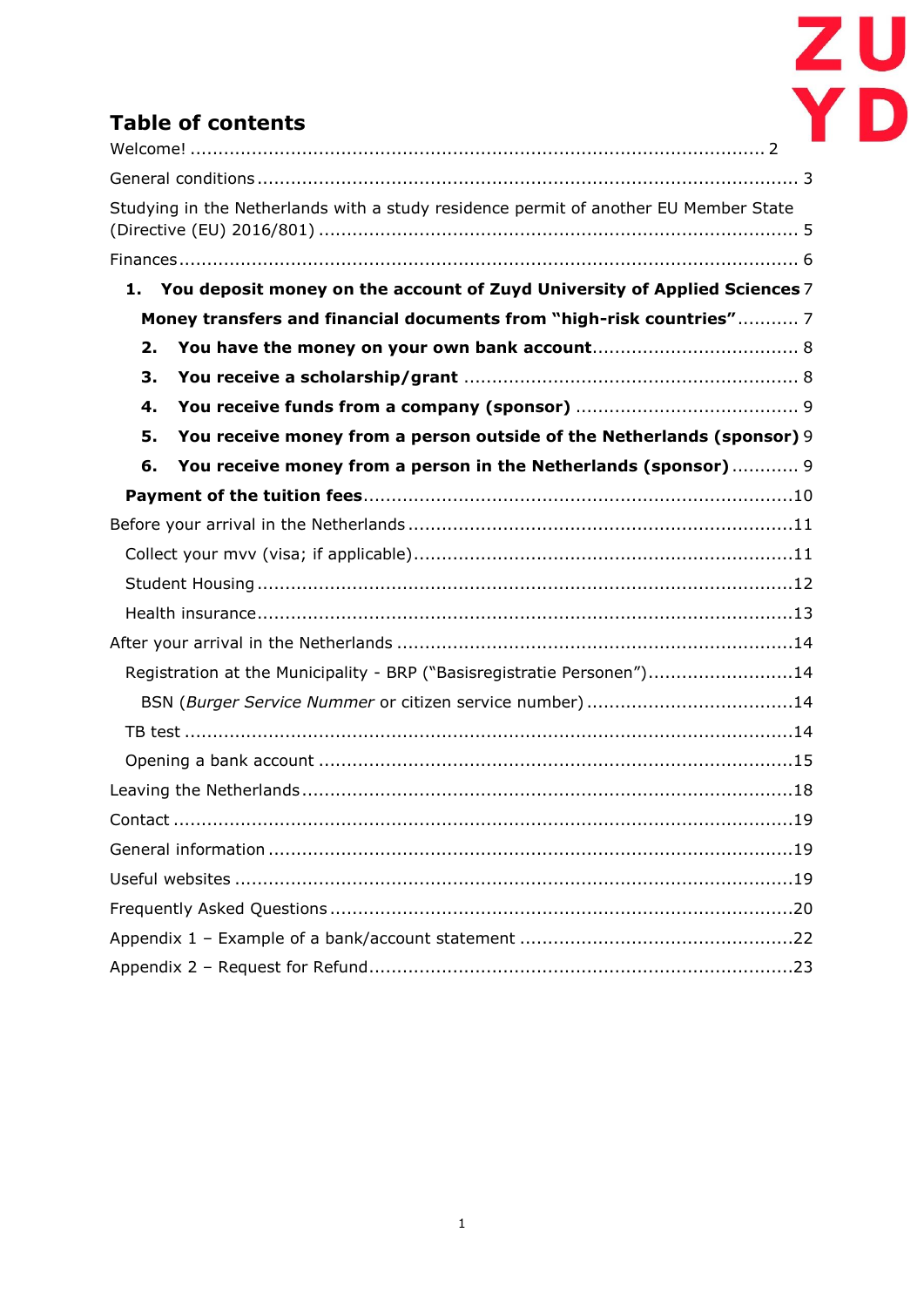

## <span id="page-2-0"></span>Welcome!

You have applied for study program at Zuyd University of Applied Sciences in the Netherlands. Based on your [nationality,](https://ind.nl/en/pages/exemptions-from-the-requirement-for-an-mvv.aspx) you will need a visa (MVV) and/or residence permit to study in the Netherlands. In both cases, Zuyd University of Applied Sciences will apply for your visa and/or residence permit on your behalf. The following is an overview of the conditions and the requirements you must meet when applying for a visa and/or residence permit.

As soon as you have applied for your study programme in [Studielink,](https://www.studielink.nl/) as of May  $1<sup>st</sup>$ (semester 1) or November  $1<sup>st</sup>$  (semester 2), you will receive a separate e-mail with instructions to start the online application procedure for your visa and/or residence permit. Here, you have to fill in all the mandatory questions and upload the requested documents.

The final deadlines for submitting all required documents in the online application process are:

- **July 1st** for semester 1 students (September)
- **December 1<sup>st</sup>** for semester 2 students (February)

#### Documents submitted after July 1st and December 1st will **not** be processed.

Please keep in mind that the application process for a visa and/or residence permit is an official process and requires the utmost input from the student. If your documents do not meet the requirements mentioned in this document, you will receive them back and you will have to adjust them accordingly. This can be very time-consuming, so make sure you carefully check your documents before submitting them.

#### Additional information for Bengali students:

Due to the high drop-out rate from higher education for Bengali students, the Dutch Immigration and Naturalisation Service (IND) has decided to fully assess the applications for Bengali students in the coming academic year on a random basis.

If an application is fully assessed, the IND's target decision period of two weeks will not apply and the statutory decision period of 60 days will apply. To prevent students from not being able to start their academic year on time, the deadline for submitting the applications of Bengali students has been brought forward to **June 1st, 2022**.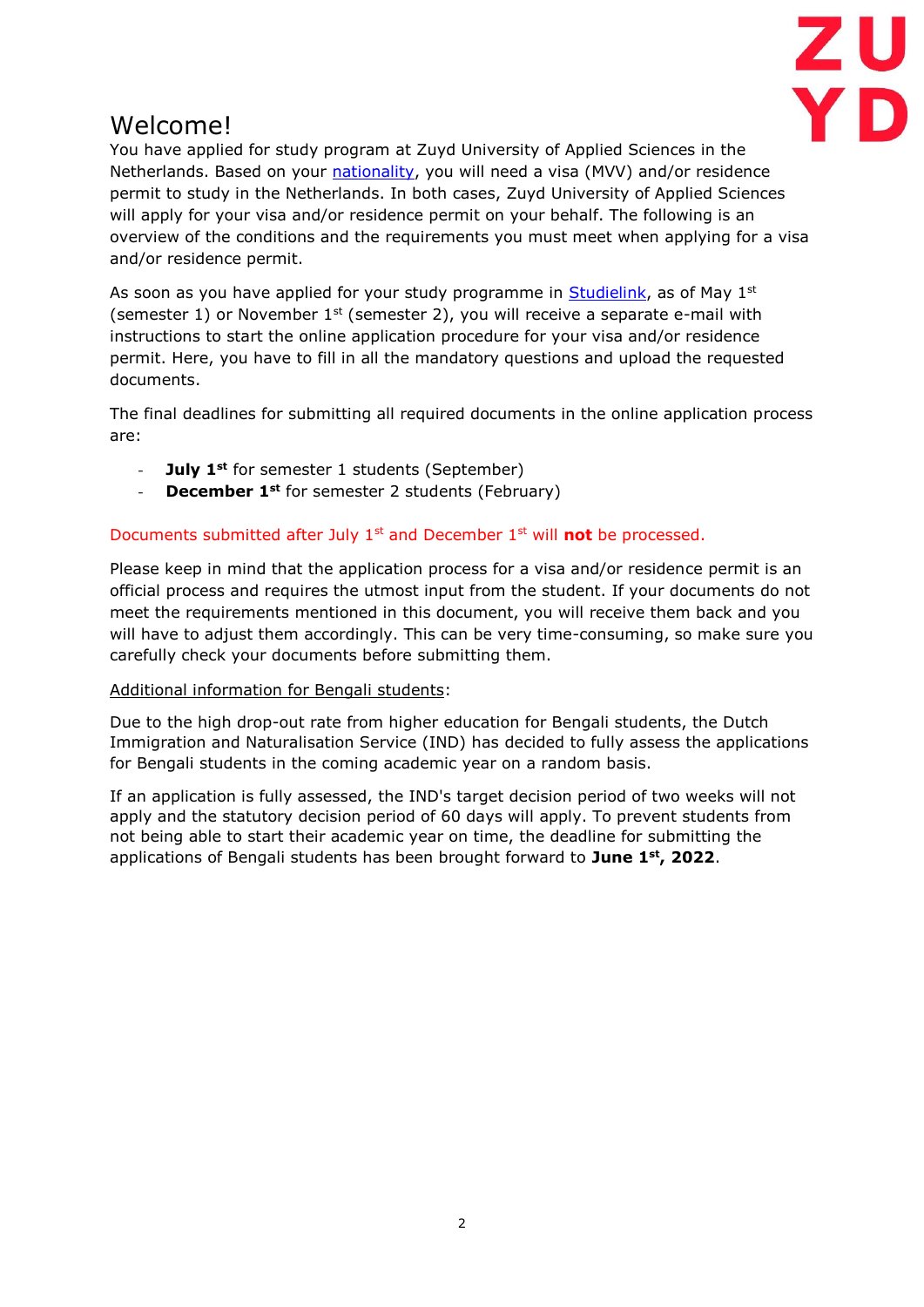

# <span id="page-3-0"></span>General conditions

When you apply for your visa and/or residence permit, the following general conditions apply:

- You have a **valid passport** or another travel document;
- You sign an [antecedents certificate.](https://ind.nl/en/Forms/7601.pdf) In this certificate you provide information on your criminal record. You will be able to download the form in the online application procedure as well;
- After having arrived in the Netherlands, you will undergo a **medical test for tuberculosis** (TB). You are exempt from having to undergo a TB test in the following situations:
	- $\circ$  You have the nationality of one of the countries listed in the appendix [Exemption from the obligation to undergo a tuberculosis \(TB\) test;](https://ind.nl/en/forms/7644.pdf)
	- $\circ$  You have already undergone a TB test in the Netherlands less than 6 months ago.
- **Legal fees (costs of the application)**: The legal fees for the visa and/or residence permit application (**€207,-**) must be paid to Zuyd University of Applied Sciences in advance. If you do not pay the fee, we cannot send your application to the IND. Please transfer the fee to the following bank account:

| Bank name:           | Rabobank                                           |
|----------------------|----------------------------------------------------|
| Bank address:        | Croeselaan 18, 3521 CB Utrecht                     |
| Beneficiary name:    | Stichting Zuyd Hogeschool                          |
| Beneficiary address: | Nieuw Eyckholt 300, 6419 DJ Heerlen                |
| IBAN code:           | NL83 RABO 0311 0197 49                             |
| BIC/SWIFT code:      | RABONL2U                                           |
| Amount:              | €207,- + any possible bank fees! $*$               |
| Description:         | "your last name & initials / your student number / |
|                      | your study programme / legal fees"                 |

#### *\*Please note that the bank fees/currency conversion costs are for your own account.*

Once we have sent your visa and/or residence permit application to the IND, the legal fees will be collected by the IND immediately. This means that, if you decide to not come to the Netherlands, or if you are not admitted to the study program *after* we have sent your application to the IND, the legal fees cannot be refunded. If you decide not to come to the Netherlands, or if you are not admitted to the study program, and your application has **not** been sent to the IND yet, the legal fees will be transferred back to you. To request a refund, please see page 20 of this document for the refund form.

### **The following general documents are required**

- a copy of your valid passport (the page with personal information and all pages with visa stickers/stamps);
- for Chinese students (**except if you are from Hong Kong, Macau or Taiwan**): a Nuffic certificate. For more information, please visit [StudyInHolland;](https://www.studyinholland.nl/plan-your-stay/visas-and-permits/nuffic-certificate-for-chinese-students)
- a signed **Antecedents Certificate** (B01; digital copy);
- *if applicable*: a [Declaration of intent to undergo a TB test](https://www.eur.nl/sites/corporate/files/2017-12/Declaration%20of%20intent%20to%20undergo%20a%20TB-test.pdf) (B03; digital copy);
- proof that you can support yourself financially (see the chapter **Finances** for more information).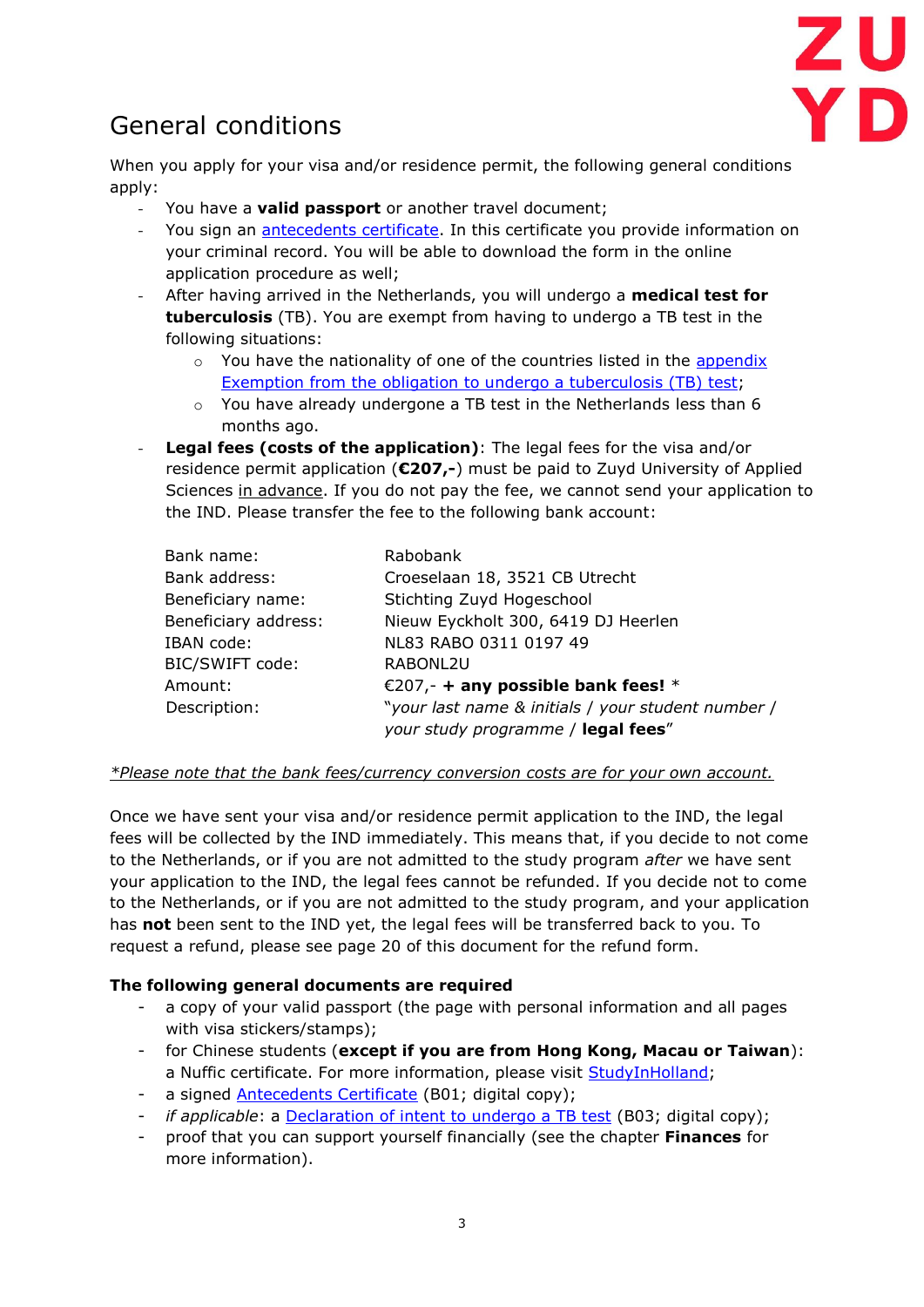

Please note that all documents must be in the **English**, **French**, **German** or **Dutch** language. If the original document is in a different language, an original and certified translation has to be added. More information is available [here.](https://ind.nl/en/Pages/legalisation-and-translation-of-official-documents.aspx) You will upload the required documents in the online application procedure for your visa and/or residence permit application first in order to be checked. If deemed necessary, you will receive a request to send us the original documents via post.

#### **Scams with regard to organizations who approach students to transfer money on behalf of the IND**

We have been informed by the IND that they have received signals that students are being approached by organizations pretending to be the IND and requesting payment for legal fees or other costs. This is a scam! The IND **never** directly approaches students. All payments to the IND for legal fees are done via the institution of higher education, so you pay the fee to the school only. If you receive such a request, please [inform us](mailto:immigration@zuyd.nl) immediately.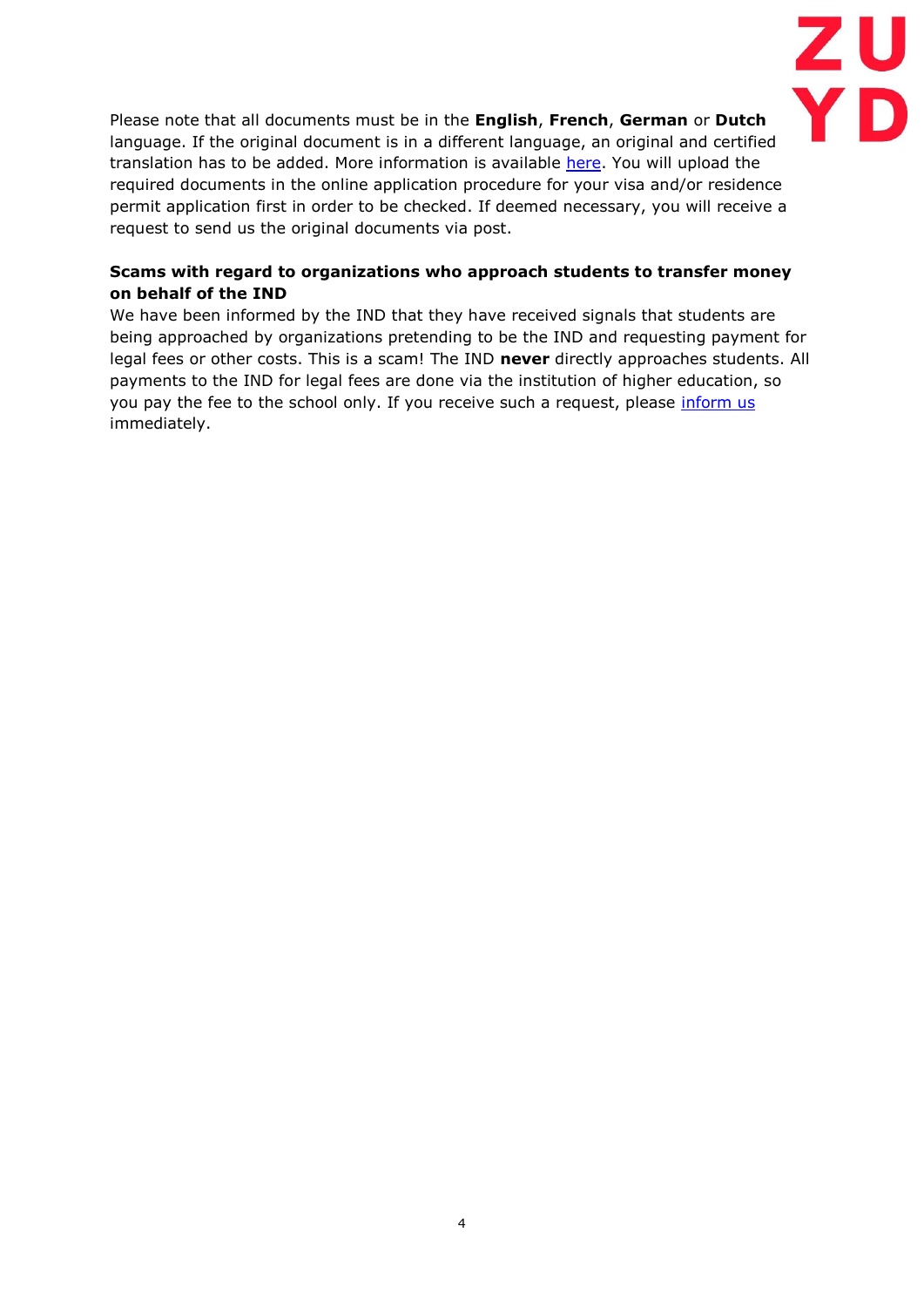

## <span id="page-5-0"></span>Studying in the Netherlands with a study residence permit of another EU Member State (Directive (EU) 2016/801)

If you have a residence permit for study purposes in another EU Member State, you can carry out part of your studies in the Netherlands for a maximum of 360 days. This is known as 'intra-EU mobility'. The scheme is for students who are not nationals of a country belonging to the EU/EEA or Switzerland. Denmark and Ireland are not taking part in Directive (EU) 2016/801.

You do not require a residence permit for the Netherlands for the purposes of intra-EU mobility. Your valid residence permit for study purposes in the other EU Member State is also valid in the Netherlands. However, Team Immigration must inform the IND that this is intra-EU mobility. This is formally known as 'notification'. The residence permit for study purposes in the other EU Member State must be valid for the entire period.

### Conditions of intra-EU mobility for study purposes

Intra-EU mobility for study purposes is subject to the following conditions.

- You have a valid residence permit for study purposes in another EU Member State.
- You are coming to study through an educational programme in which it is stated that you will be studying in several countries (mobility measures), or you are coming on the basis of an agreement between two or more schools of higher education.
- You are pursuing part of the studies in the Netherlands. The education establishment in the Netherlands is recognized as a sponsor by the IND.
- You are staying in the Netherlands for study purposes for a maximum of 360 days. The residence permit from the other EU Member State is valid for that entire period.
- You have sufficient funds.
- There is no reason to assume that you want to live in the Netherlands for a purpose other than studying.
- You will not be doing any work that is prohibited under the [Labour Act for Aliens](http://wetten.overheid.nl/1.0:c:BWBR0007149)  [\(Wet arbeid vreemdelingen\).](http://wetten.overheid.nl/1.0:c:BWBR0007149)
- You pose no threat to public order or national security.

### Documents that you always need

- Copy of the page containing the personal details and period of validity of the student's passport. The pages with travel stamps must also be copied.
- Copy of the front and back of the residence permit for study purposes issued by the other country.
- The appendix entitled 'Antecedents Certificate', filled in and signed by the student.

Giving notification of intra-EU mobility for study purposes is free of charge.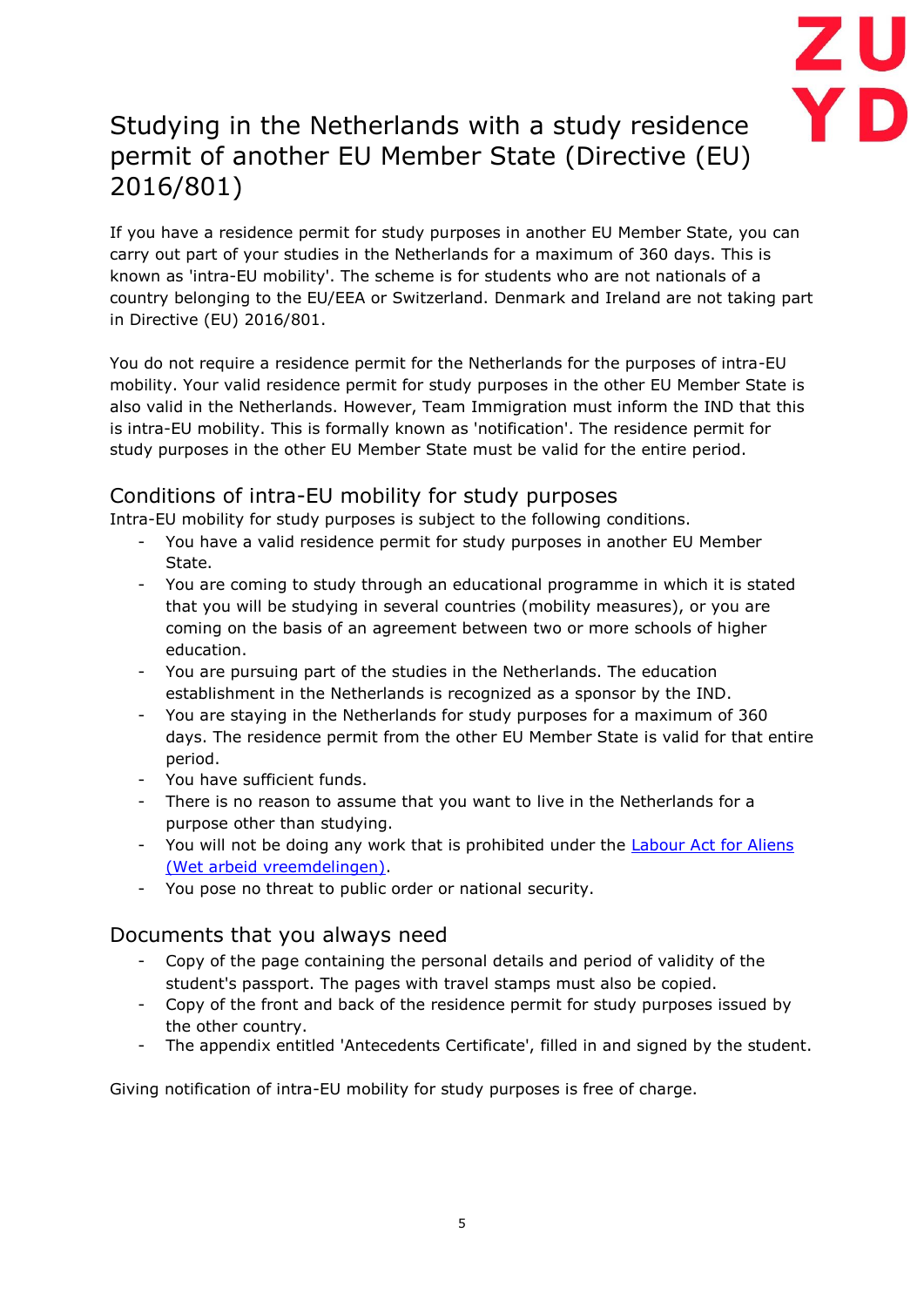

## <span id="page-6-0"></span>Finances

For the residence permit you have to show you have sufficient financial means to live and study in the Netherlands for one year (12 months).

The amount you need to have is called the **study norm.** The study norm equals the amount Dutch students receive in study benefit. The current study norm (2022) is **€11.194,44** per year (**€932,87** per month). The amount does **not** include the tuition fees, but we do have to check you have enough funds to pay the tuition fees as well (*not applicable to exchange students. If you are an exchange student, you do not have to pay for the tuition fees*). Make sure you therefore add the amount for your tuition fees to the yearly study norm of €11.194,44.

To determine how much your tuition fee is, please check our [Tuition Fee Indicator.](https://www.zuyd.nl/en/study-at-zuyd/tuition-fees) *Disclaimer: The tuition fees application is compiled with the utmost care. However, it may be the case that information is incorrect. The provisions and fees as stated in the [Regulations for Admission and Enrolment](https://www.zuyd.nl/binaries/content/assets/zuyd-en/study/regulations-on-admission-and-enrolment-2022-2023.pdf) (including appendices) take precedence.*

| For example:                                  |                           |
|-----------------------------------------------|---------------------------|
| Your tuition fee is                           | € 11.200,-                |
| The yearly living costs are                   | € 11.194,44               |
| Total costs per year<br>Total costs per month | € 22.254.04<br>€ 1.854,50 |

- If you use your **own bank statement** to prove your financial means, your bank balance must be at least € 22.254,04.
- If you receive money from a **sponsor** and your sponsor finances all of your costs (tuition fee and living costs, as mentioned above), the minimum monthly allowance must be  $E1.854,50$  and your sponsor's bank balance must be at least €22.254,04.

#### **Show income every study year**

Each study year you will have to show your income. Your educational institution will ask you to prove your income. You should have sufficient money to live and study in the Netherlands for 12 months. The educational institution will ask you to fill out the form [Appendix 'Foreign national's own statement: income within the context of a study'](https://ind.nl/en/Forms/7613.pdf).

#### **You can prove your income in different ways**

There are different ways you can show sufficient income for the livings costs and the tuition fees:

- 1. You deposit money on the account of Zuyd University of Applied Sciences
- 2. You have the money on your own bank account
- 3. You receive a scholarship/grant
- 4. You receive funds from a company (sponsor)
- 5. You receive money from a person outside of the Netherlands (sponsor)
- 6. You receive money from a person in the Netherlands (sponsor)

You will have to prove your income with documents. These documents should be in Dutch, English, German or French. If this is not the case, you should have the documents officially translated. Read more on the translation of documents [here.](https://ind.nl/en/Pages/legalisation-and-translation-of-official-documents.aspx)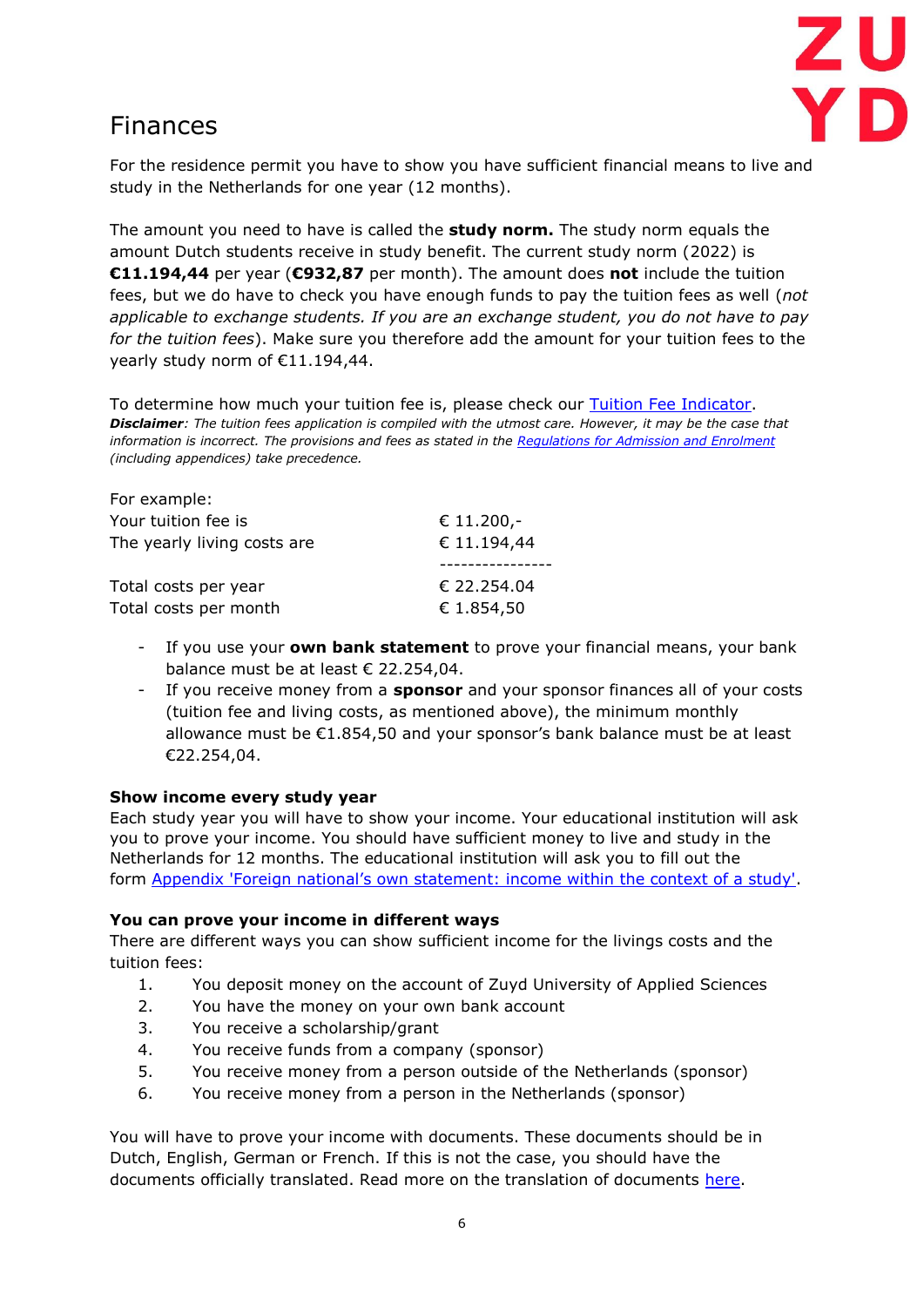

The following requirements go for every bank statement, account statement or printout of a bank account:

- the printing date (may not be older than 3 months when submitting in Osiris);
- your personal details (first name, last name and address);
- the available balance; the available balance is freely accessible, meaning you can withdraw money from the bank account at any time without restrictions. If it does not concern a *current*, *checking* or *regular savings account*, a separate statement has to be added declaring the balance is freely accessible;
- an original signature, the name of the bank employee, the logo and a stamp of the bank;
- the contact details of the bank (website/email, bank branch *including* the address and telephone number). If the contact details of the bank are not mentioned on the statement, please add a separate document (dated and signed by the bank) with the contact details for verification.

Please refer to page 19 for an example of a bank statement.

*Zuyd reserves the right to ask for additional information and/or documents at all times.*

#### <span id="page-7-0"></span>**1. You deposit money on the account of Zuyd University of Applied Sciences**

You can transfer the study norm for 1 year (**€ 11.194,44**) to the bank account of Zuyd University of Applied Sciences:

| Bank name:           | Rabobank                                                                                   |
|----------------------|--------------------------------------------------------------------------------------------|
| Bank address:        | Croeselaan 18, 3521 CB Utrecht                                                             |
| Beneficiary name:    | Stichting Zuyd Hogeschool                                                                  |
| Beneficiary address: | Nieuw Eyckholt 300, 6419 DJ Heerlen                                                        |
| IBAN code:           | NL83 RABO 0311 0197 49                                                                     |
| BIC/SWIFT code:      | RABONL2U                                                                                   |
| Amount:              | € 11.194,44 + any possible bank fees! $*$                                                  |
| Description:         | "your last name & initials / your student number / your study<br>programme / living costs" |

*\*Please note that the bank fees/currency conversion costs are for your own account.*  You will be asked to upload a proof of transfer in the online application procedure as well. Please keep in mind that, when transferring money to Zuyd, the money will be transferred back to you once you have opened a **Dutch bank account.** This might take a while, so make sure to open a bank account as soon as you are in the Netherlands, and to keep some money to the side to cover at least a couple of months for rent and food. Please check the information under Opening a bank account (page 15).

#### <span id="page-7-1"></span>**Money transfers and financial documents from "high-risk countries"**

Some countries and jurisdictions pose a high risk to financial institutions. This means that a number of sanctions are imposed by the EU and the OFAC (*Office of Foreign Assets Control*). They provide a list of countries, entities and individuals associated with terrorism, money laundering and other sanctioned activities. It is therefore not possible to transfer money from or use bank statements of the following countries: **Cuba**, **Sudan**, **North-Korea**, **Syria** and **Iran**. If you are a national of one of the countries mentioned, the only way to prove your financial means is by using a sponsor outside these countries.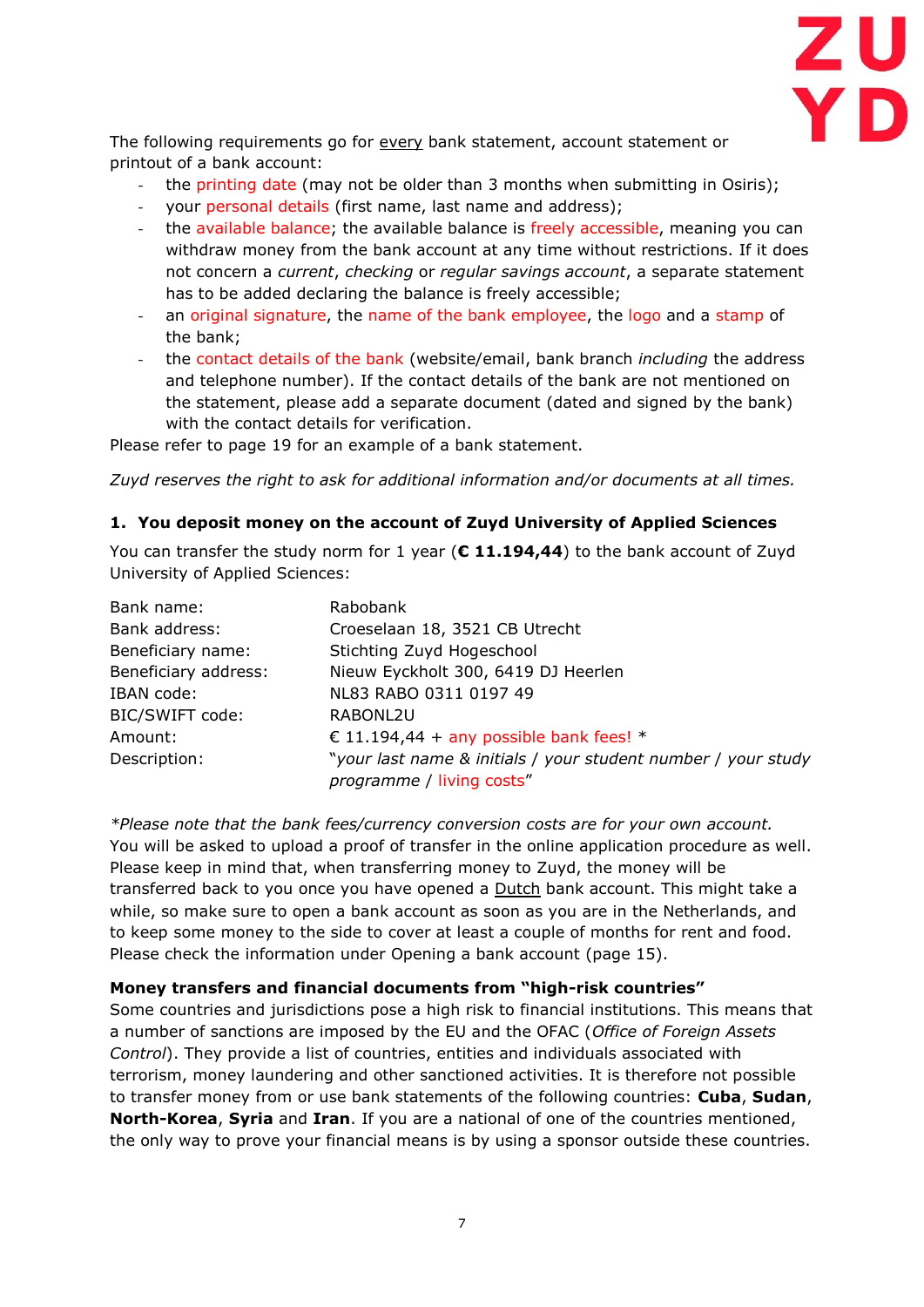

### <span id="page-8-0"></span>**2. You have the money on your own bank account**

You have the study norm for 1 year (**€ 11.194,44**) plus the tuition fees in your **own bank account**. This bank account is in your name and you can freely withdraw money from the account at any time. With a *current account* or a *regular savings* account you can always withdraw cash freely. Do you have a different type of account? Please show that the balance can be freely accessible by providing a **bank or account extract** showing deposits and withdrawals, or by a separate statement of the bank stating the account is freely accessible.

Do you have a *joint account* with another person? Then a statement issued by the bank is required. This statement should indicate that you may and can use the money. *Certificates of deposit* are only accepted when they indicate that you may and can freely withdraw the money.

You show this with one of the following documents:

- An original bank statement.
- A copy of an account statement.
- A printout of the internet of the bank account. Is it a foreign bank account? You then also need to show an original bank statement.

All documents may not be older than 3 months. The bank statement, copy of an account statement or the printout of the internet of the bank account should have the following information:

- the date;
- your personal details (at least your initials and surname);
- the bank account number;
- the balance;
- the contact details of the bank (website/email, bank branch including address and telephone number).

### <span id="page-8-1"></span>**3. You receive a scholarship/grant**

If you receive a scholarship or grant, you show this with a **scholarship** or **grant declaration**. The declaration shows:

- the **date of issue** of the declaration;
- the **name** and **official logo** of the (educational) institution granting the scholarship;
- the **contact details** of the (educational) institution providing the grant (website/email, address and telephone number);
- your personal details (**initials**, **surname** and **date of birth**)
- the **start and end date** of the scholarship;
- the **amount** you will be receiving;
- a physical **signature** and **stamp** of an authorized person of the (educational) institution providing the grant;
- the **name** of the scholarship or grant program.

If you will be receiving the *Holland-Zuyd Excellence Scholarship* or the *Zuyd Excellence Scholarship*, please upload the confirmation e-mail you received.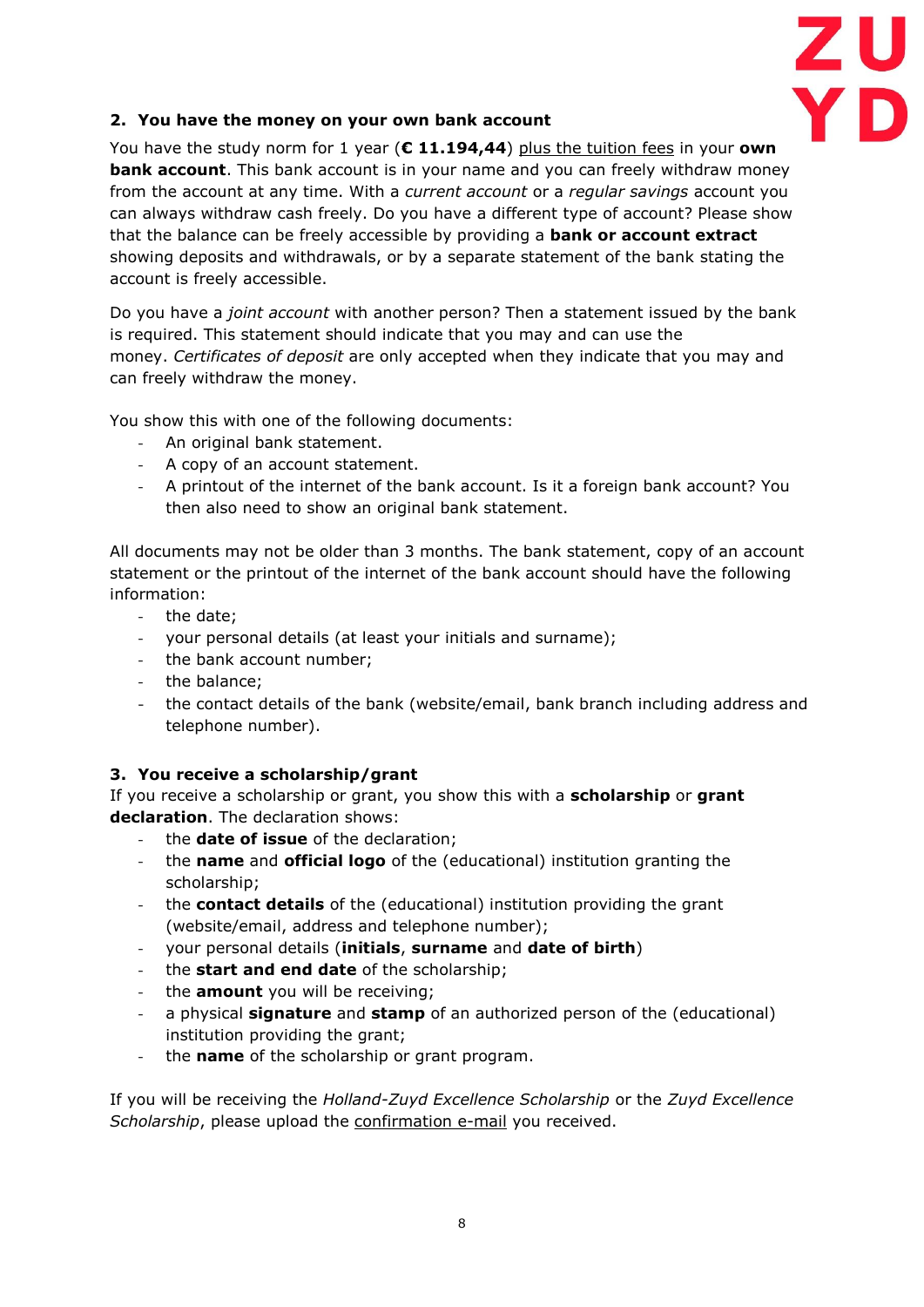

### <span id="page-9-0"></span>**4. You receive funds from a company (sponsor)**

If you will be receiving funds from a company, the company has the study norm for at least 1 year (**€11.194,44**) plus the tuition fees on a bank account. The company can freely use this money. You show this with:

- The [Appendix 'Financial statement of support \(company\)'](https://ind.nl/en/Documents/appendix_study_company.pdf). The statement is not older than 3 months;
- An original bank statement of the company. This bank statement is not older than 3 months. The bank statement shows:
	- o the name of the company;
	- o the bank account number;
	- o the balance;
	- o the contact details of the bank (website/email and bank branch).

The company can withdraw the money from the bank account free of charge. The company, for example, has a current account or a regular savings account that allows for cash to be withdrawn. Does the company have a different type of account? Please show that the balance can be withdrawn free of charge.

#### <span id="page-9-1"></span>**5. You receive money from a person outside of the Netherlands (sponsor)** This person is your sponsor. Your sponsor has the study norm for at least 1 year (**€11.194,44**) plus the tuition fees on their bank account.

You show this with the following documents:

- The *[Financial statement of support \(private person\)](https://ind.nl/en/documents/appendix_study_privateperson.pdf)*. This statement should not be older than three months. You can download this document in the online application procedure as well;
- A copy of the passport or identity card of the sponsor (please note: a driver's license is **not** a valid proof of identity);
- Proof of a bank account in the name of the sponsor. Your sponsor can show this with a bank statement (meeting all requirements stated on page 6).

Your sponsor can withdraw the money from the bank account free of charge. Your financier, for example, has a current account or a regular savings account that allows him to withdraw cash. Does your financier have a different type of account? Please show that the balance can be withdrawn free of charge. Does your financier have a joint account holder? A statement is then required. This statement indicates that your financier may and can use the money.

### <span id="page-9-2"></span>**6. You receive money from a person in the Netherlands (sponsor)**

This person is your sponsor. Your sponsor in the Netherlands should show they have an income. Your sponsor can read which rules apply for their income on the page ['You live in](https://ind.nl/en/Pages/income-financier-in-Netherlands-study.aspx)  [the Netherlands and finance the study of a foreign student'.](https://ind.nl/en/Pages/income-financier-in-Netherlands-study.aspx) For Dutch , please use [this](https://ind.nl/Paginas/Inkomen-financier-in-Nederland-studie.aspx)  [link.](https://ind.nl/Paginas/Inkomen-financier-in-Nederland-studie.aspx) You show this with the following documents:

- The *[Financial statement of support \(private person\)](https://ind.nl/en/documents/appendix_study_privateperson.pdf)*. The statement should not be older than 3 months. You can download this document in the online application procedure as well;
- An original extract from the [Municipal Personal Records Database](https://www.government.nl/topics/personal-data/personal-records-database-brp) (*Uittreksel BRP*) of the municipality where your sponsor is living. The extract shows the family composition of your sponsor. The extract should not be older than three months;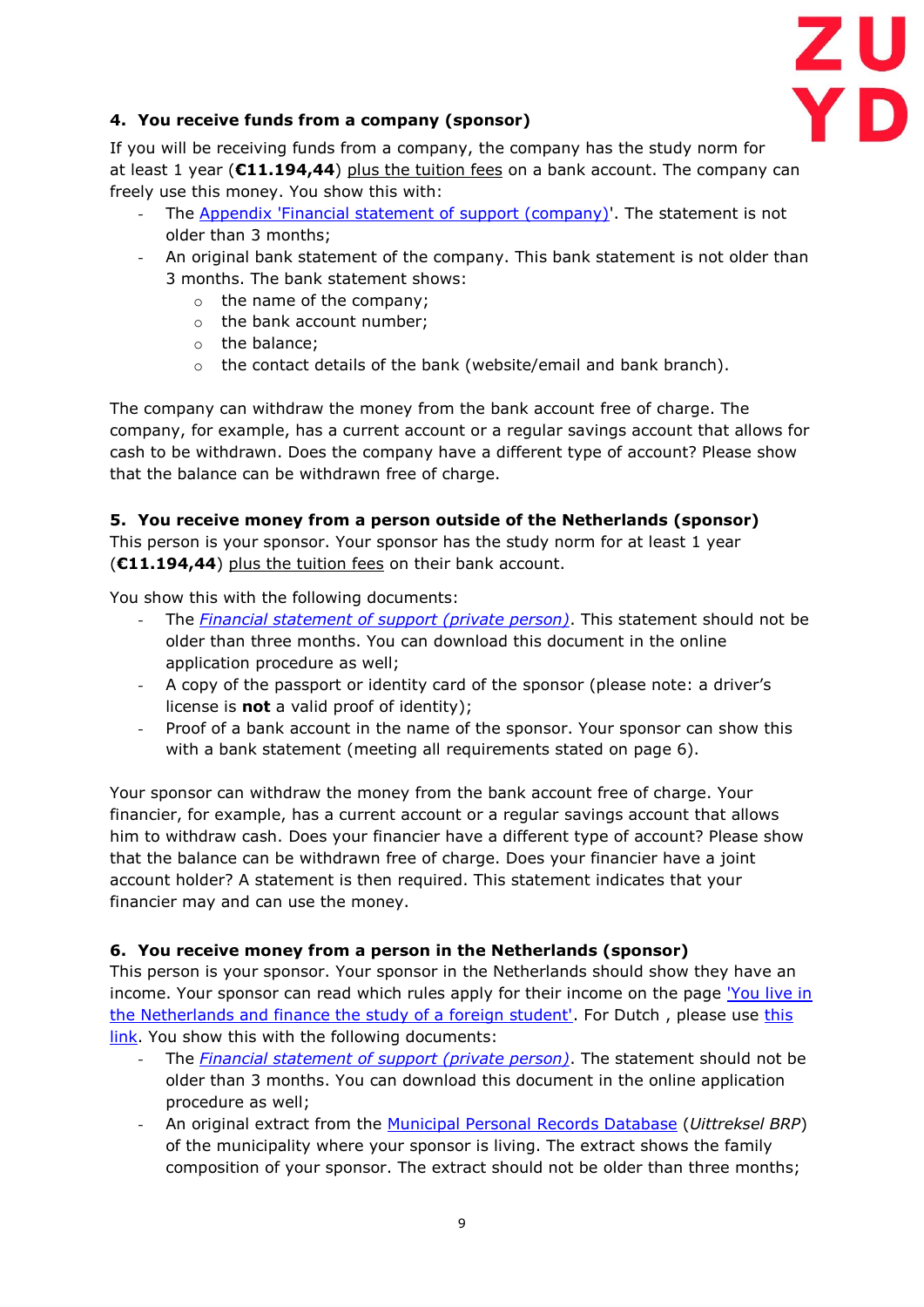

- Proof of the income of the sponsor. Please use the appendix Proof of [income](https://ind.nl/Formulieren/7111.pdf) states which documents your sponsor needs for their type of income.

#### <span id="page-10-0"></span>**Payment of the tuition fees**

You will have to pay the tuition fees **before September 1st**. However if you choose the option to transfer the tuition fees to Zuyd in one payment, the deadline for payment is July  $1^{st}$ , contrary to the stated date of September  $1^{st}$  on the website.

This payment is mandatory.

Please check the [website](https://www.zuyd.nl/en/study-at-zuyd/tuition-fees/paying-your-tuition-fees) on how to pay your tuition fees. By using our tuition fee [indicator](https://www.zuyd.nl/en/study-at-zuyd/tuition-fees) you can check how much you will have to pay for your study program per year. Please note that this does **not** apply to exchange students, as they do not have to pay the tuition fees.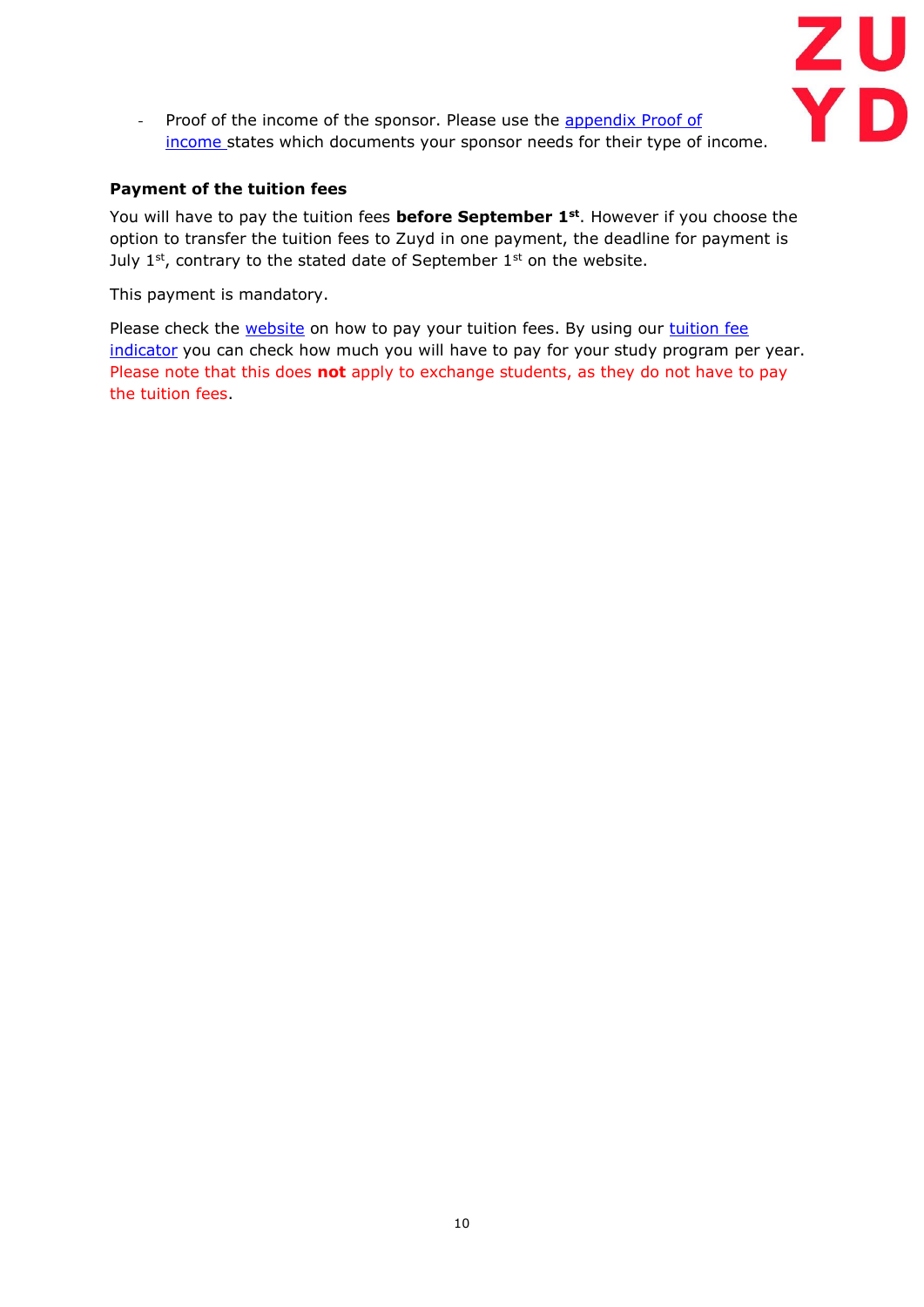

# <span id="page-11-0"></span>Before your arrival in the Netherlands

### <span id="page-11-1"></span>Collect your mvv (visa; if applicable)

Zuyd University of Applied Sciences will apply for your visa and residence permit on your behalf. If you need both a visa and residence permit, the application for both documents is done at the same time.

To travel to the Netherlands, you need a *[provisional residence permit](https://www.netherlandsworldwide.nl/travel/visas-for-the-netherlands/applying-for-a-long-stay-visa-mvv)* (machtiging tot voorlopig verblijf; mvv). Please note there are [exemptions,](https://ind.nl/en/Pages/exemptions-from-the-requirement-for-an-mvv.aspx) not every nationality requires an mvv.

The mvv is a sticker that the Dutch representation places in your passport:

- You collect your mvv from the [Dutch representation](https://www.government.nl/topics/embassies-consulates-and-other-representations/contents) that you have filled in in the online application procedure;
- You have 3 months to collect the mvv;
- Your passport must be valid for at least 6 months on the day you get the mvv;
- You have to provide your biometric information (a picture, fingerprints and a signature) upon collecting your mvv. This biometric information will be used to produce your residence permit card (VVR).

After we have sent your application to the IND, they will send us a letter stating the application has been approved. You have to make an appointment with the embassy or consulate within 3 months of receiving the letter. Please bring the following documents with you to your appointment:

- the [MVV issue form;](https://www.netherlandsworldwide.nl/documents/publications/2017/01/01/mvv-issue-form-en)
- your passport and a photocopy of the personal details page. Your passport must be valid for at least another 6 months;
- if you live in a country of which you are not a national: your residence permit and a photocopy of the permit;
- a [photo that meets Dutch requirements;](https://www.netherlandsworldwide.nl/living-working/passport-and-identity-card/photo-for-a-passport-or-identity-card)
- a copy of the letter stating that your application has been approved and what your alien registration number (V-number) is. You will receive this letter from Team Immigration.

It takes a maximum of 10 working days before you can collect your mvv from the embassy or consulate.

**Do not make an appointment at the embassy or book your flight before we have informed you that your visa is ready. If you do not require a visa, you are free to travel to the Netherlands with your valid passport.**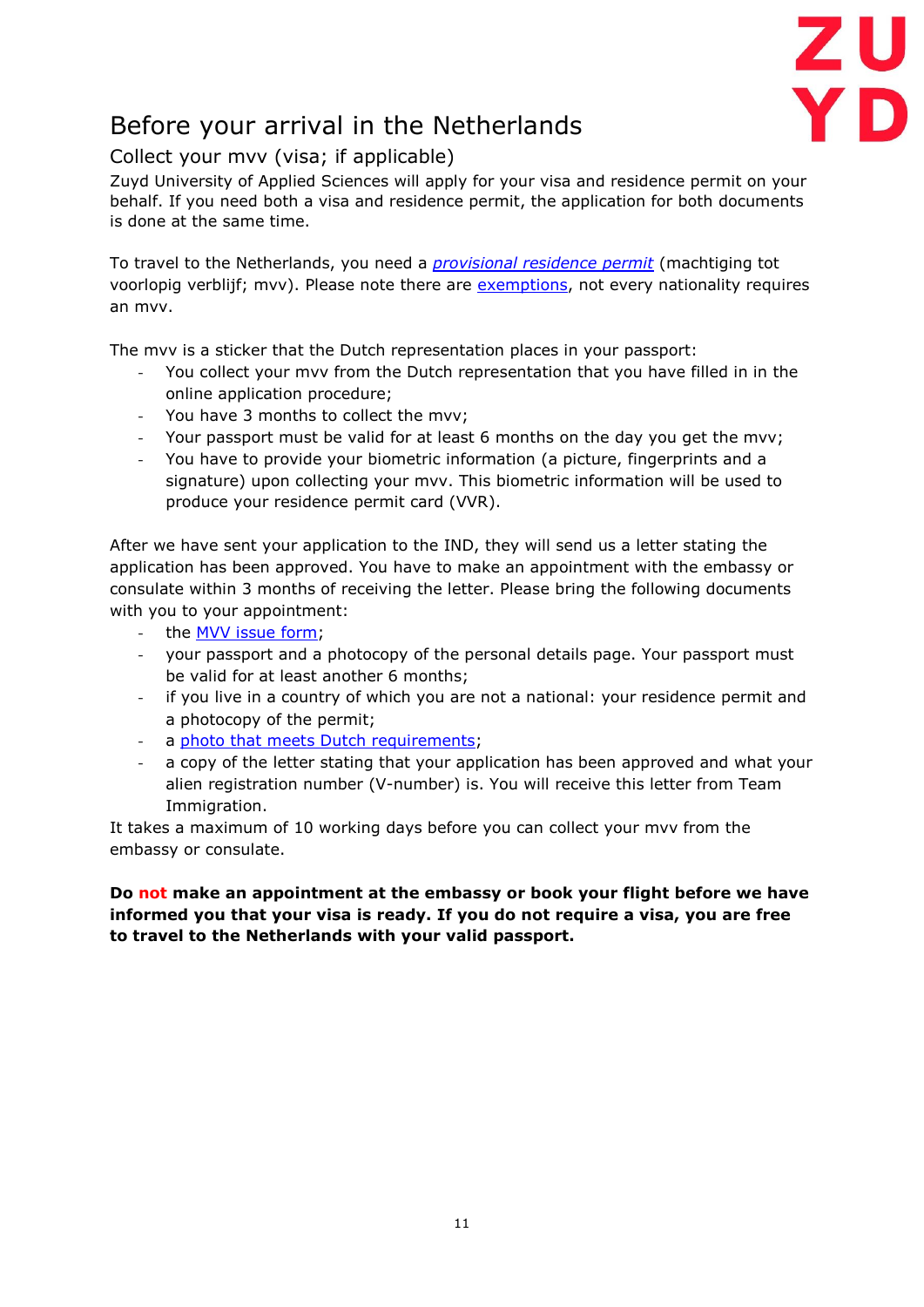

### <span id="page-12-0"></span>Student Housing

We advise you to start your search for housing as soon as possible, because the student housing market in Maastricht gets busier every year. It is much easier to find a room in **May-July** compared to in August and September.

Rent prices start between **€300,- and €400,-** for a room in a student house or a shared apartment. Additional costs like gas, electricity and water are most of the time not included. If you want to have your own apartment you'll have to pay a lot more.

#### On campus housing (only applicable for first year students of the Hotel Management program)

During your first year at the hotel school in Maastricht you will live on campus, together with your fellow first-year students. More information is available [here.](https://www.hotelschoolmaastricht.nl/en/bachelor-hotelmanagement/studentlife/student-flats)

#### Temporary housing

If you are looking for a place to stay after your arrival until you have found permanent residence, you can check out **StayOkay or [the Student Hotel](https://www.thestudenthotel.com/maastricht/)** (both located in Maastricht). StayOkay is a hostel and offers up to three months for [short-stay accommodation.](https://www.stayokay.com/en/student-stay) The Student Hotel offers [Extended stay.](https://www.thestudenthotel.com/stay/extended-stay/) 

#### Maastricht Housing

[Maastricht Housing](https://www.maastrichthousing.com/) is a great starting point for your search for accommodation in and around Maastricht. To apply for a room you need to register. The fee for subscription is €35.

#### Other search possibilities

- [Kamernet](https://kamernet.nl/en/for-rent/rooms-maastricht)
- [KamerMaastricht](https://www.kamermaastricht.com/)

#### Short-stay facilities for exchange students

Zuyd offers limited (short-stay) accommodation for incoming international (exchange) students, on a first come, first served basis, in collaboration with our student housing agency.

- **Avant Garde Residence: Vijverdalseweg 8 in Maastricht**
- **Annadal M-building**: Brouwersweg 100 in Maastricht

More information on the residences is available on [our website.](https://www.zuyd.nl/en/study-at-zuyd/exchange/accommodation-for-exchange-students) And [MyMaastricht.](https://mymaastricht.nl/housing/) For questions about student housing for international students, please contact [internationaloffice@zuyd.nl.](mailto:internationaloffice@zuyd.nl)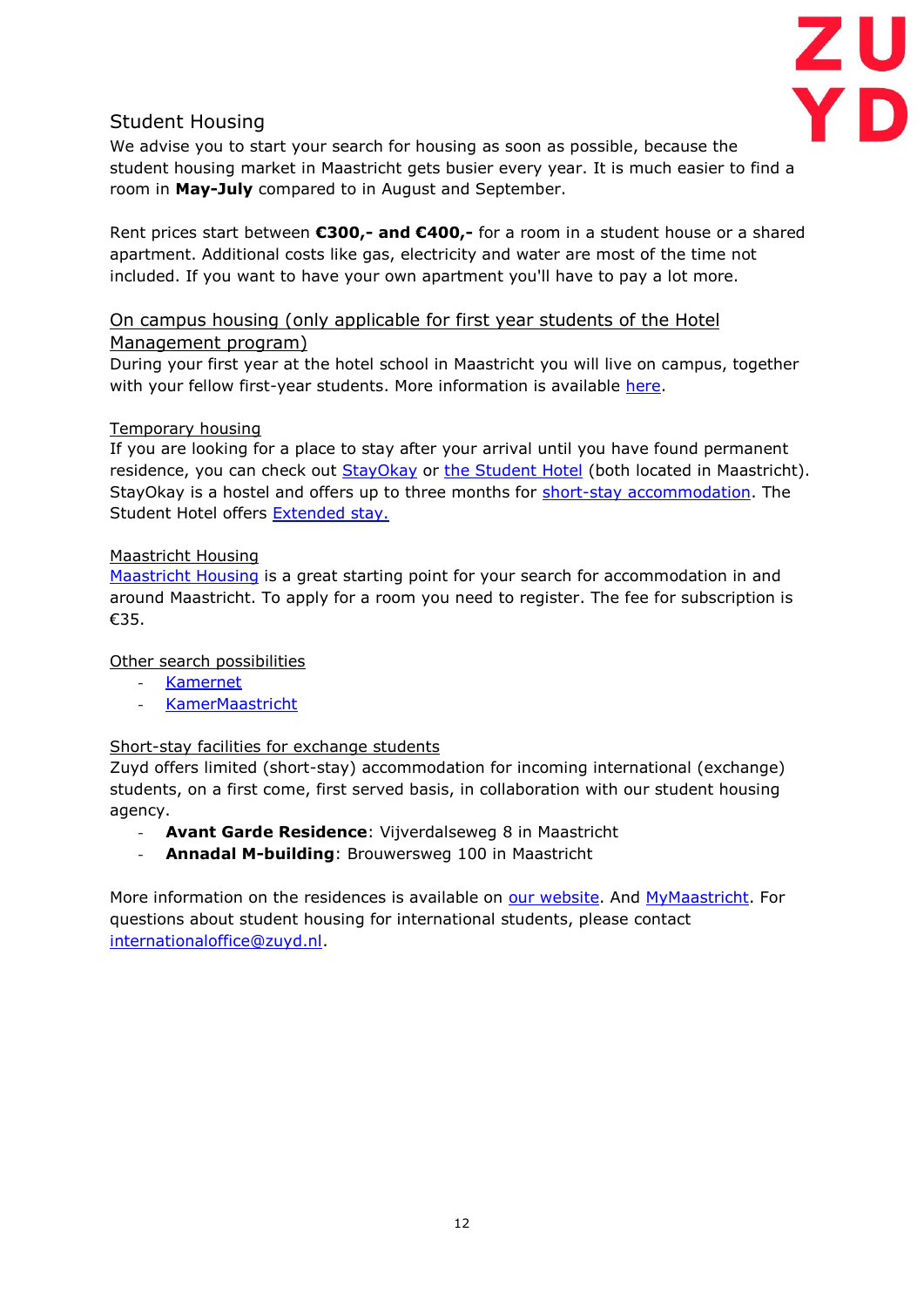

### <span id="page-13-0"></span>Health insurance

Take into account that **healthcare insurance** is obligatory when residing in the Netherlands. However, you are not allowed to take out public Dutch health insurance if you are in the Netherlands for study purposes only. You can stay insured with the health insurer in your home country (please make sure health care in the Netherlands is covered) or take out a private international health insurance. The following websites provide useful information about health, liability and other insurance for international students:

- <https://www.zuyd.nl/en/study-at-zuyd/get-prepared/insurance>
- <https://mymaastricht.nl/health/health-insurance/>
- <https://www.studyinholland.nl/plan-your-stay/insurance>
- <https://www.zorgwijzer.nl/zorgvergelijker/english#/search>
- <https://www.zorgverzekeringslijn.nl/english/>

Private insurance companies for international students:

- [AON student Insurance](https://www.aonstudentinsurance.com/students/en/)
- [Allianz Care](https://www.allianzcare.com/en.html)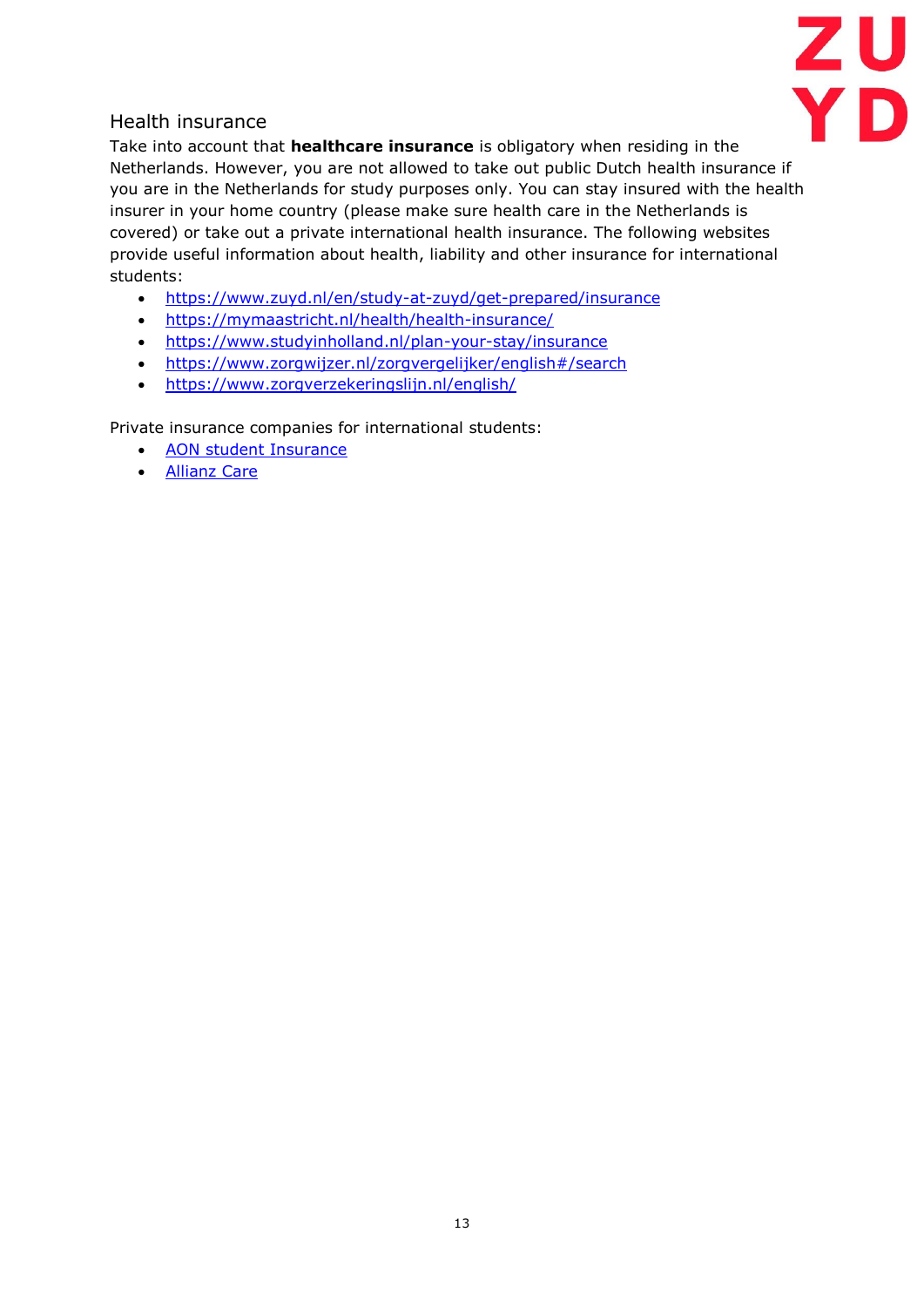

# <span id="page-14-0"></span>After your arrival in the Netherlands

### <span id="page-14-1"></span>Registration at the Municipality - BRP ("Basisregistratie Personen")

Registering as an inhabitant at the municipality you will be living in is mandatory, but is only required if you are staying longer than 4 months. You must register **within 5 days** after your arrival in the Netherlands. The IND checks on a regular basis whether you are registered. In Maastricht you can make an [online](https://www.gemeentemaastricht.nl/en/moving-and-housing/registration-student) appointment for registration. If you will be living in another city (for example in Heerlen, Sittard, Geleen, etc.) you will have to register at the local authorities of that municipality. If you are not registered, your residence permit will be revoked.

### Please note that, with a Dutch residence permit, you are not allowed to live in Belgium or Germany!

Please bring the following documents to the appointment:

- a valid identification;
- a rental or purchase contract (printed and signed by both parties) or a written permission from the principal occupant;
- your birth certificate (if you were born abroad);
- proof from the IND that you have legal stay in the Netherlands if you are a non-EU-national;
- a proof (notification) of deregistration if you come from: Aruba, Curaçao, Saint Martin, Bonaire, Saint Eustace or Saba.

More information is available [here.](https://www.gemeentemaastricht.nl/en/moving-and-housing/first-registration-netherlands)

### <span id="page-14-2"></span>BSN (*Burger Service Nummer* or citizen service number)

After registration at the municipality, you will receive your *BSN* within three to four weeks. The *BSN* is equivalent to a social security number: a unique registration number for every citizen residing in the Netherlands, and is used in contact with any government service. Various organizations or people may ask for your *BSN*. If you have a job, your employer will need to know your *BSN*. Insurance companies may also ask for your *BSN*, as well as banks.

### <span id="page-14-3"></span>TB test

If you have to undergo the TB test, you have to you make an appointment with the Municipal Health Service (GGD). You will have to do so within 3 months after the residence permit has been granted. If you wait longer than 3 months, you may risk having your residence permit withdrawn*.*

You will have to go to the GGD office in Roermond for the TB test. Always make an appointment beforehand. They can be reached by telephone **088-88 05 074** (Mondays, Tuesdays, Thursdays and Fridays, between 08.30–12:00 o'clock).

When you go, please make sure you bring your **passport** and the filled in **TB** test referral [form.](https://ind.nl/en/Forms/7604.pdf) The costs are  $\pm$  **€50,-** and are to be paid directly by bankcard (or in cash).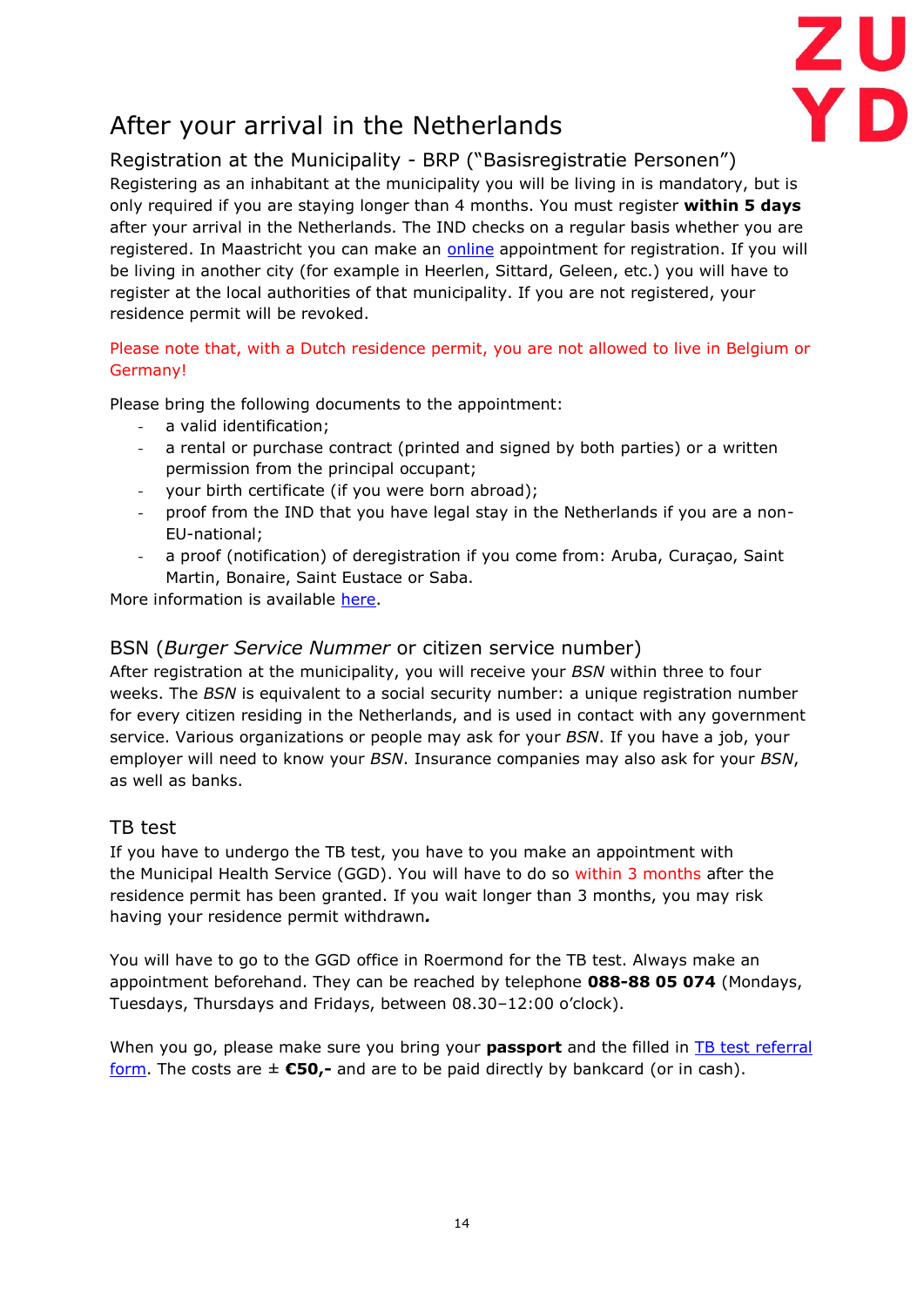

### <span id="page-15-0"></span>Opening a bank account

You might need your *BSN* when **opening a bank account**. At some banks it is possible to open an account without, but they will ask you to send them your *BSN* as soon as you receive it. You can open a Dutch bank account at the following banks. The banks mentioned are suggestions, you are free to choose a bank of your choice. Please note that the monthly fees differ per bank.

### - **ING Bank**

You will need a *BSN* when opening an account. Please note that there is an age limit of 30 in opening a student account as well. All information regarding opening a student account can be found [here](https://www.ing.nl/particulier/student/acties/student-english/appointment.html) (the information is in English). The visiting address is *Vrijthof 45, 6211 LE Maastricht*.

### - **ABN Amro**

You can open a bank account without a *BSN*. However, the *BSN* should be submitted within 6 weeks after opening the account. Please note that there is an age limit of 30 in opening a student account as well. All information regarding opening a student account can be found [here](https://www.abnamro.nl/en/personal/payments/open-an-account/student-package/index.html) (the information is in English).

#### - **Rabobank**

Visiting address: *Wim Duisenbergplantsoen 1, 6221 SE Maastricht* Please contact the Rabobank by phone first: +31 (0)43 328 18 88.

#### - **Bunq**

All information regarding opening a bank account can be found [here](https://www.bunq.com/student-bank-account) (the information is in English).

### - **Triodos Bank**

All information regarding opening a bank account can be found [here](https://www.triodos.com/) (the information is in English).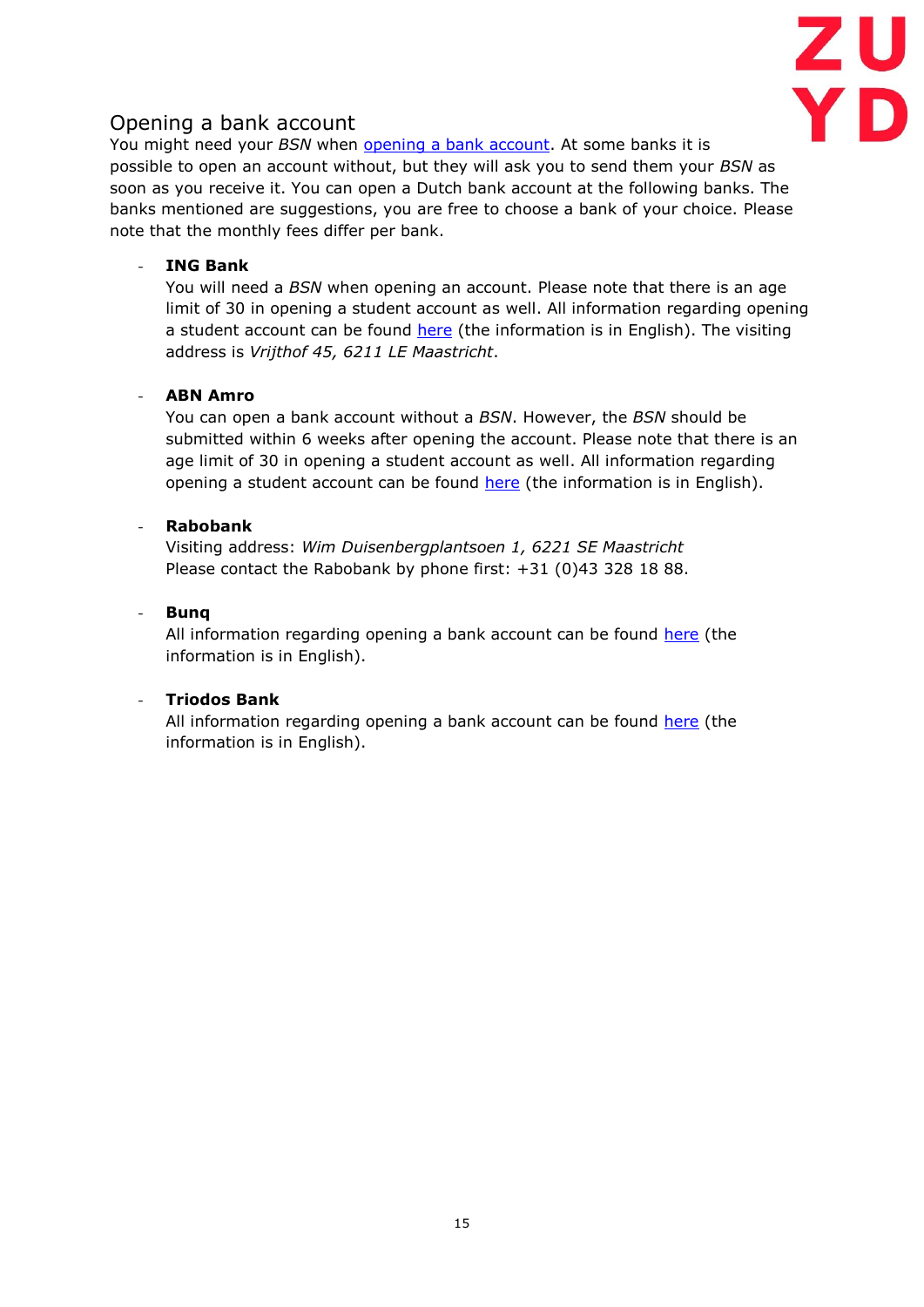

# Applying for an extension of your residence permit

### **When can I extend my residence permit?**

Team Immigration can submit the application 3 months before your residence permit expires. This will give the IND sufficient time to make a decision. In case of a positive decision, your new residence permit will be ready in time. Is your residence permit still valid for more than 3 months? Then we cannot yet submit an application to extend your stay. The IND is then unable to make a proper assessment. The recognized sponsor (Zuyd University of Applied Sciences) will submit the application for the extension of your residence permit. You cannot do this yourself.

#### **Conditions**

The IND will check whether you still meet the conditions associated with your residence permit. There are certain conditions that apply to everyone. In addition:

- You currently have a valid Dutch residence permit.
- You wish to extend this residence permit with the purpose of stay you now have.
- You have your main residence in the Netherlands.
- Your situation has not changed. These are changes that could be of influence on your right to stay. For example:
	- $\circ$  You have a residence permit to stay with your spouse and you are now divorced. This means you no longer meet the conditions of your residence permit. You cannot extend your residence permit.
	- $\circ$  You have a residence permit for work in paid employment, however, you no longer have any work.

#### **After the application**

The IND will send Zuyd a letter to inform us when you can collect the residence permit. We will forward this letter to you. In order to collect your residence permit you have to make an appointment online at the IND desk stated in the letter. Keep in mind that it is not always possible to visit an IND desk at short notice. Therefore, please schedule an appointment in time.

Check to see if the information on the residence permit is correct while you are still at the IND desk. If something is incorrect, inform the IND staff member at once.

The validity of the new extended residence permit depends on the kind of permit you have, and the purpose for which you have received the residence permit. The maximum validity is 5 years, but your residence permit may be valid for a shorter period.

### **FAQ**

*My residence permit has expired. What must I do?*

Team Immigration will inform you in due time to start the application for the extension of your residence permit.

If your residence permit has expired, you must submit an extension as soon as possible. Because you submit the application after your residence permit has expired, it is possible you may be faced with a residence gap.

Did you apply for an extension? Then you can apply for a [residence endorsement sticker](https://ind.nl/en/Pages/Appointment-for-a-residence-endorsement-sticker.aspx) at the IND desk. This sticker is placed in your passport. With this sticker you can prove that you are allowed to live in the Netherlands.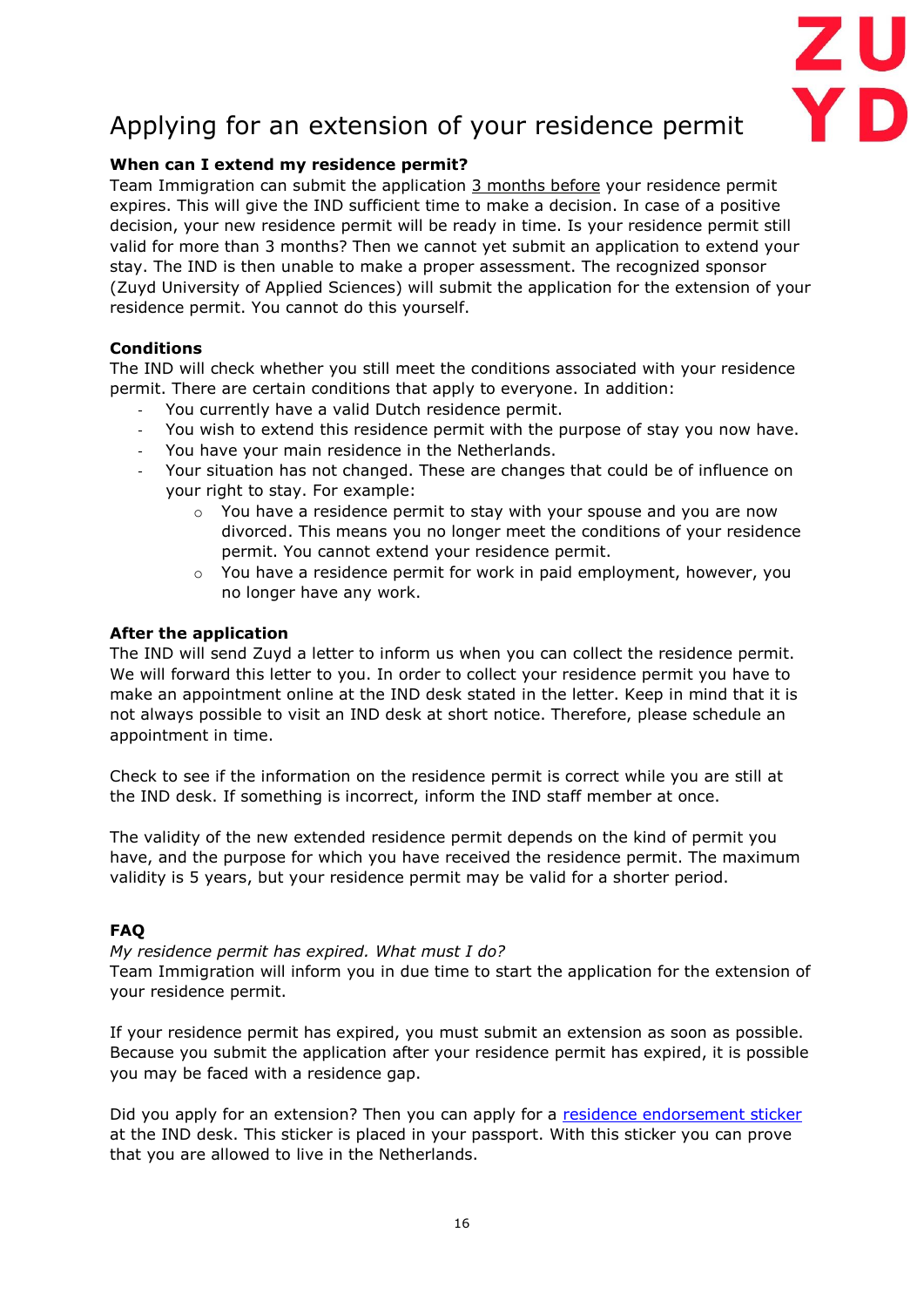

#### *I have applied for an extension. Can I go on holiday abroad?*

Is your residence permit still valid on the day you return to the Netherlands? It is then OK to travel. You do need to have a valid travel document. For example, a passport. You also have to take your residence permit with you when you travel.

Has your residence permit already expired? Then sometimes a [return visa](https://ind.nl/en/Pages/Appointment-for-a-return-visa.aspx) is needed to return to the Netherlands. You have to [make an appointment](https://ind.nl/en/contact/Pages/Appointment.aspx) for this.

*I have been outside the Netherlands for more than 3 months. Can I still apply for an extension?*

For an application to extend your stay, the IND checks whether you have changed your [main residence.](https://ind.nl/en/Pages/main-residence.aspx) Have you changed your main residence? The IND will then not extend your residence permit. You will have to apply for a new residence permit.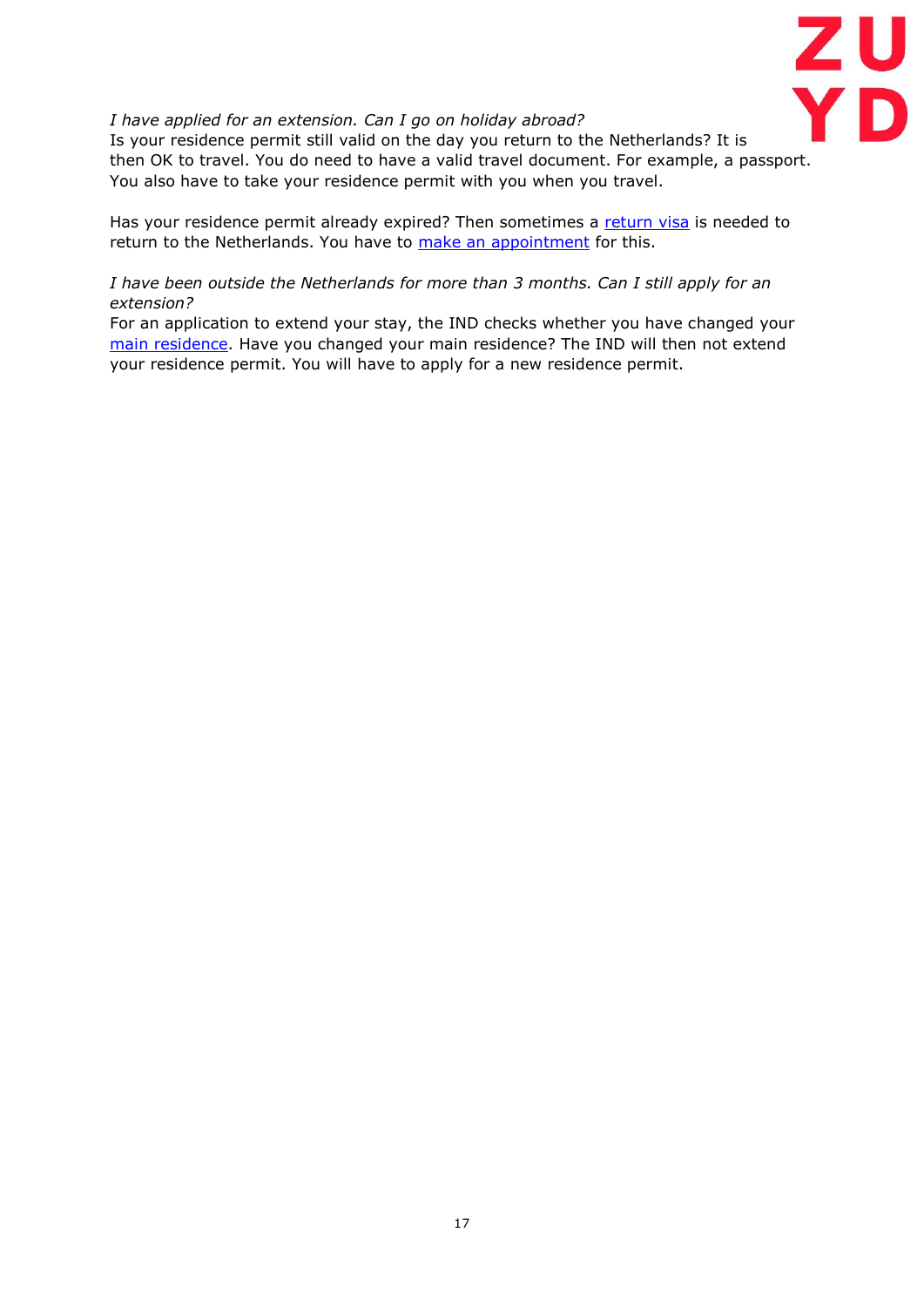

## <span id="page-18-0"></span>Leaving the Netherlands

Are you going back to your country of origin, are you moving to a different country or are you in the Netherlands illegally? Here you can find out what you need to arrange if you are leaving the Netherlands, how you can get help and what happens if you do not leave voluntarily.

### **1. You de-register from your municipality**

You are registered as a resident in the *Personal Records Database* (Basisregistratie Personen or BRP) at your municipality. Before you leave you must de-register. You can do this at the department of Civil Affairs at the municipality where you live. The municipality will notify the IND.

### **2. Zuyd notifies the IND of your departure**

As your sponsor, Zuyd University of Applied Sciences will notify the IND of your departure within 30 days after your deregistration as a student in Studielink.

#### **3. You return your residence document to the IND**

The residence document is property of the Dutch government. You therefore must return your residence document to the IND **before** you leave the Netherlands.

You can send the residence document to the IND Documents Office. The address is:

IND Bureau Documenten P.O. Box 7025 8007 HA Zwolle

The residence document must be invalidated. This can be done by cutting it (**do not cut it all the way through**) or by perforating it.

#### **4. You leave the Netherlands on time**

Leaving on time means that you leave the Netherlands **before** the end date of the residence permit. If you do not leave the Netherlands on time, the police of the Royal Netherlands Marechaussee can impose a return decision on you. You can also get [an](https://ind.nl/en/Pages/entry-ban-return-decision-and-pronouncement-of-undesirability.aspx)  [entry ban.](https://ind.nl/en/Pages/entry-ban-return-decision-and-pronouncement-of-undesirability.aspx)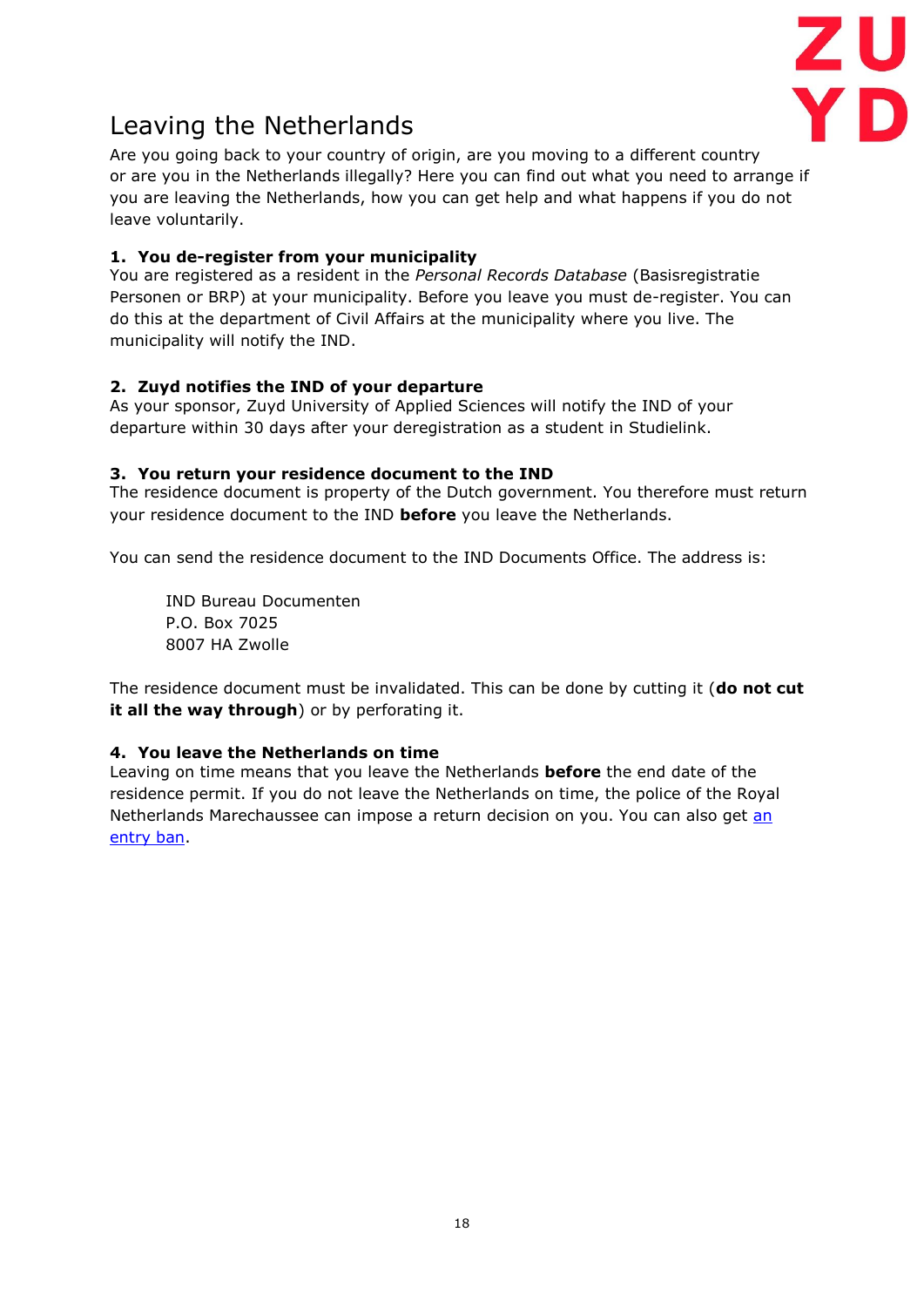

## <span id="page-19-0"></span>Contact

If you have any further questions, please do not hesitate to contact us:

### **International Office**

You can consult the International Office if you have any questions about the following:

- Visa and residence permit applications: [immigration@zuyd.nl](mailto:immigration@zuyd.nl)
- Scholarships: [internationaloffice@zuyd.nl](mailto:internationaloffice@zuyd.nl)
- Student Housing: internationaloffice@zuyd.nl

**Enrolment Office**

You can consult the Enrolment Office if you have any questions relating to the following:

- Studielink
- Registration/admission
- Switching to a different study programme
- Diploma recognition for qualifications gained outside the Netherlands

Email: [enrolmentoffice@zuyd.nl.](mailto:enrolmentoffice@zuyd.nl)

#### <span id="page-19-1"></span>General information

- [Coming to study in the Netherlands](https://ind.nl/en/Forms/3087.pdf) (brochure)
- [Working while studying in the Netherlands](https://www.inspectorateszw.nl/publications/publications/2019/09/13/flyer-working-while-studying-in-the-netherlands) (pamphlet)
- [Permit extension](https://ind.nl/en/Pages/Permit-extension.aspx) (webpage)
- [Looking for a job after study, promotion or research](https://ind.nl/en/work/working_in_the_Netherlands/Pages/Looking-for-a-job-after-study-promotion-or-research.aspx) (webpage)
- [Permit damaged, lost, stolen or change of personal details](https://ind.nl/en/Pages/Replace-residence-document.aspx) (webpage)
- [Spouse, registered or unmarried partner](https://ind.nl/en/family/Pages/Spouse-or-partner.aspx?pk_campaign=Spouse&pk_kwd=subnavigatie) (webpage)
- [Traveling in the Schengen area](https://ind.nl/en/Pages/schengen-area.aspx) (webpage)
- **[Brexit](https://ind.nl/en/Pages/Brexit.aspx)** (webpage)

#### <span id="page-19-2"></span>Useful websites

- <https://ind.nl/en>
- <https://www.studyinholland.nl/>
- <https://www.netherlandsandyou.nl/>
- <https://mymaastricht.nl/>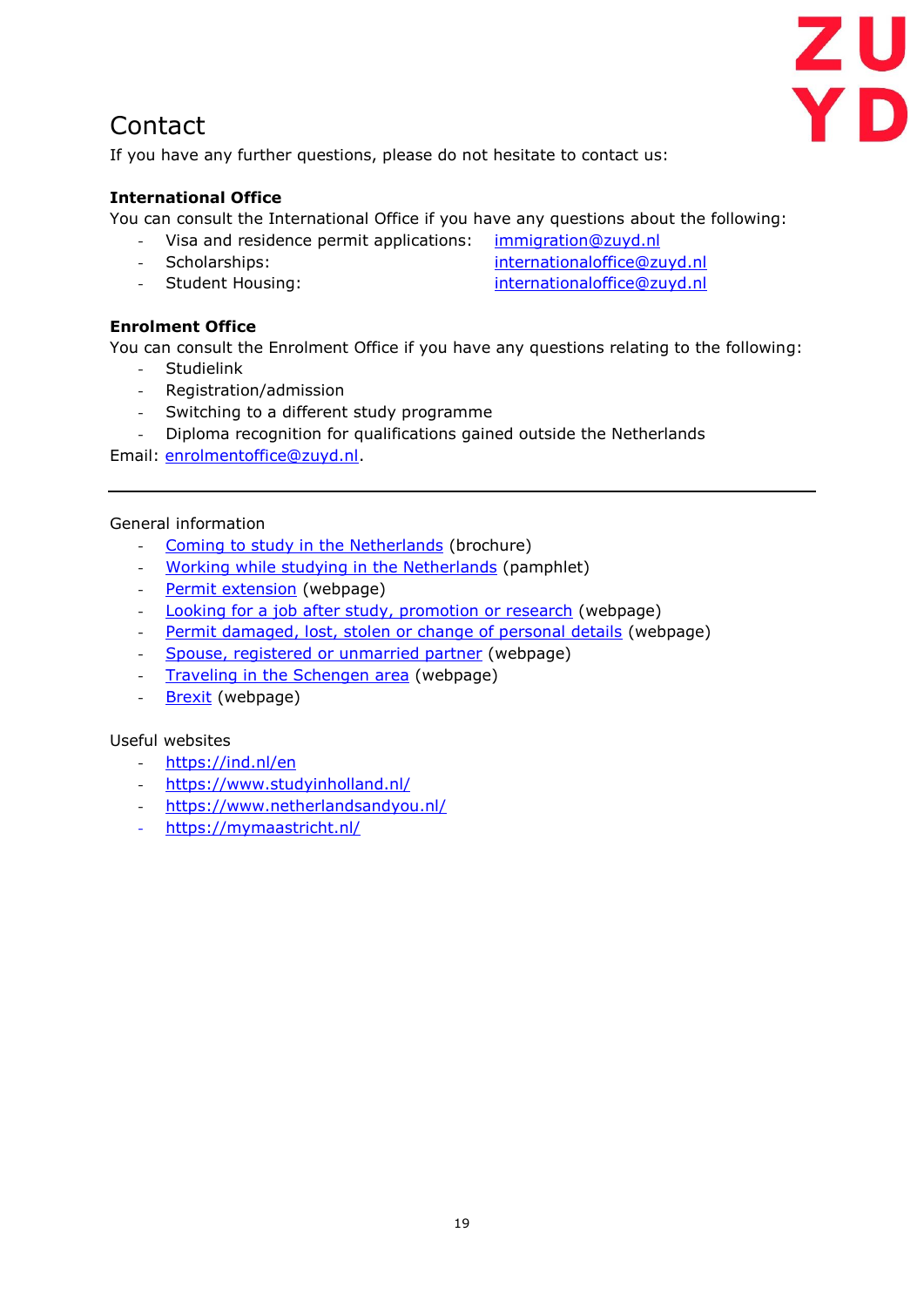

## <span id="page-20-0"></span>Frequently Asked Questions

#### **What is the provisional residence permit (mvv)?**

An mvv (*machtiging tot voorlopig verblijf*) is a **visa** sticker (type D) in your passport. It is valid for 90 days. You should therefore travel to the Netherlands within 90 days, so you can collect your residence permit there. If your mvv expires before you arrive in the Netherlands, you will need to apply for a new one. Please note! Your provisional residence permit must still be valid on the day you collect your residence permit. Therefore, make sure you travel to the Netherlands in time.

Team Immigration will apply for the provisional residence permit and the residence permit at the same time. This is called an **Entry and Residence application** (*Toegang en Verblijf – TEV*).

#### **Can I extend my provisional residence permit (mvv)?**

Only in very exceptional cases you are allowed to extend your visa, for example, if you are temporarily incapable of leaving due to circumstances beyond your control. You can have your short stay visa extended for a maximum of 90 days. This extension should be applied for at one of the IND Desks. To extend the short stay visa you have to first make [an appointment.](https://ind.nl/en/contact/Pages/Appointment.aspx)

#### **What is the V-number?**

The V-number is your number as a foreign national (*vreemdeling*). You receive such a number as soon as you initiate the application for a residence permit. You'll find the number as a reference in letters from the IND and on the back of your residence document (after *VNR*).

#### **What is the Citizen Service Number (BSN)?**

The Citizen Service Number (BSN) is an identity number for all communications with the Government authorities. You receive a BSN when you register in your municipality in the Personal Records Database (BRP).

### **Can my family also come to the Netherlands?**

This is allowed if you and your family satisfy the conditions for a residence permit for residence as family or relative. More information is available [here.](https://ind.nl/en/family/residence-permit-for-your-partner/Pages/partner.aspx)

#### **Does a Dutch residence permit allow me to travel within Europe without a visa?**

With your Dutch residence permit you may stay in all **Schengen countries** up to 90 days in any 180 day period without a visa. You do not need a separate visa. Take your passport and residence permit with you. Your passport and residence permit must be valid for your entire trip. Will your residence permit expire during your trip? Then apply for a [return visa](https://ind.nl/en/Pages/Appointment-for-a-return-visa.aspx) before you start on your trip.

Are you travelling to a country other than a Schengen country? Please inform at the embassy or consulate of the country where you are going if you need a visa.

#### **Am I allowed to change to another educational institution?**

Yes, but the new educational institution must also be recognized as sponsor. The new educational institution also has to notify the IND of your switch. Your residence permit remains valid.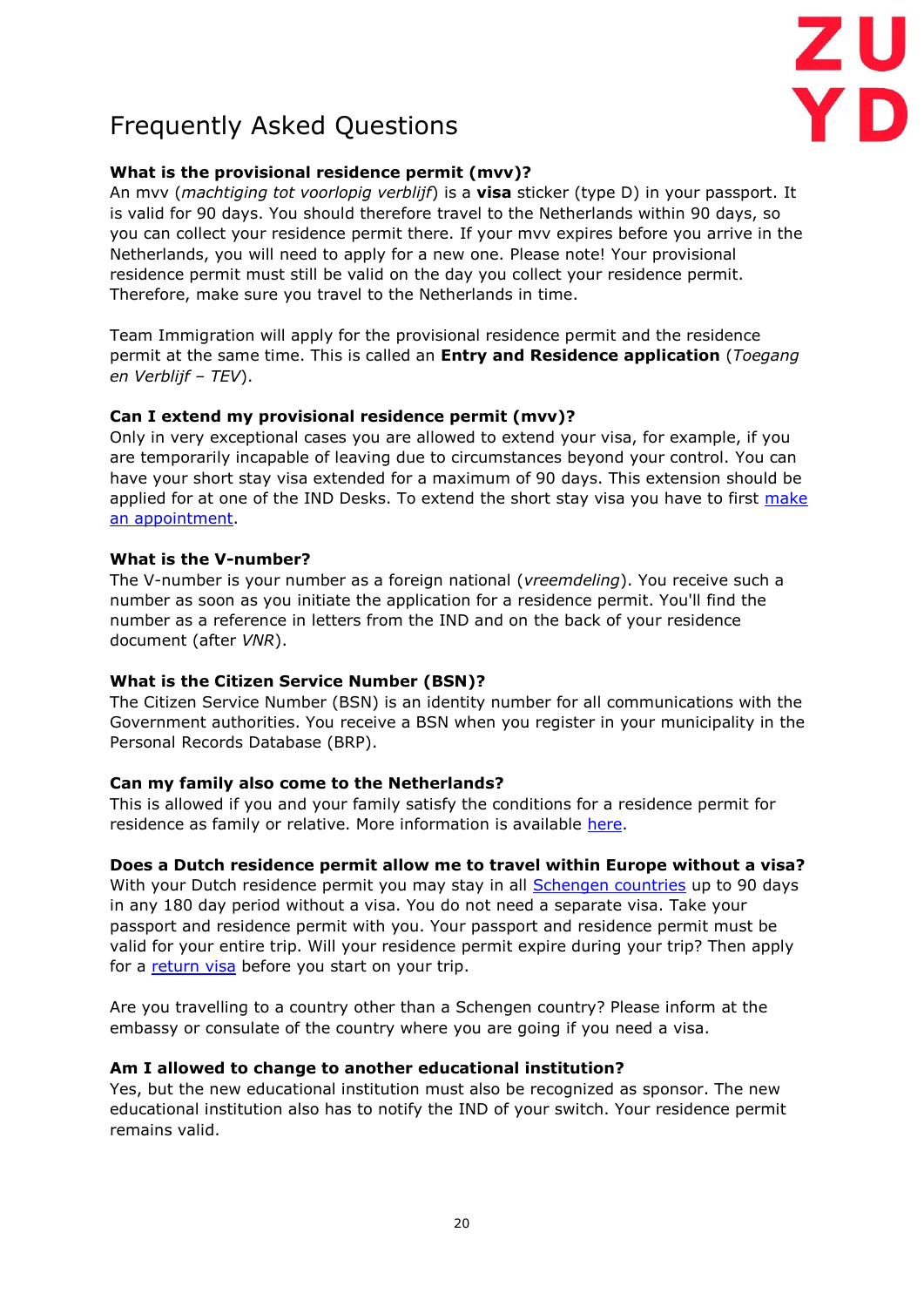

#### **I graduated and received my diploma. Can I stay in the Netherlands?**

If you wish to stay in the Netherlands after your study you have to apply for a different residence permit. As a graduate you can make use of the *orientation year for* [graduates.](https://ind.nl/en/work/working_in_the_Netherlands/Pages/Looking-for-a-job-after-study-promotion-or-research.aspx) With your permit for the orientation year you have one year to find a job in the Netherlands, for example as a [highly skilled migrant.](https://ind.nl/en/work/working_in_the_Netherlands/Pages/Highly-skilled-migrant.aspx) For more information also check the FAQ.

You can also apply for a [start-up](https://ind.nl/en/work/working_in_the_Netherlands/Pages/Start-up.aspx) residence permit. This gives you one year to start an innovative company.

Do you have the possibility to do scientific research? Then, you can apply for a residence permit as a researcher highly skilled migrant or as a [researcher under directive \(EU\)](https://ind.nl/en/work/working_in_the_Netherlands/Pages/Scientific-researcher.aspx)  [2016/801.](https://ind.nl/en/work/working_in_the_Netherlands/Pages/Scientific-researcher.aspx)

#### **I want to leave the Netherlands. What should I do before I leave?**

Before you leave the Netherlands you have to [arrange a number of things.](https://ind.nl/en/Pages/leaving-the-Netherlands.aspx) For example, deregistration with the municipality and handing in your residence document.

Please see the [IND website](https://ind.nl/en/contact/Pages/FAQ.aspx) for more frequently asked questions.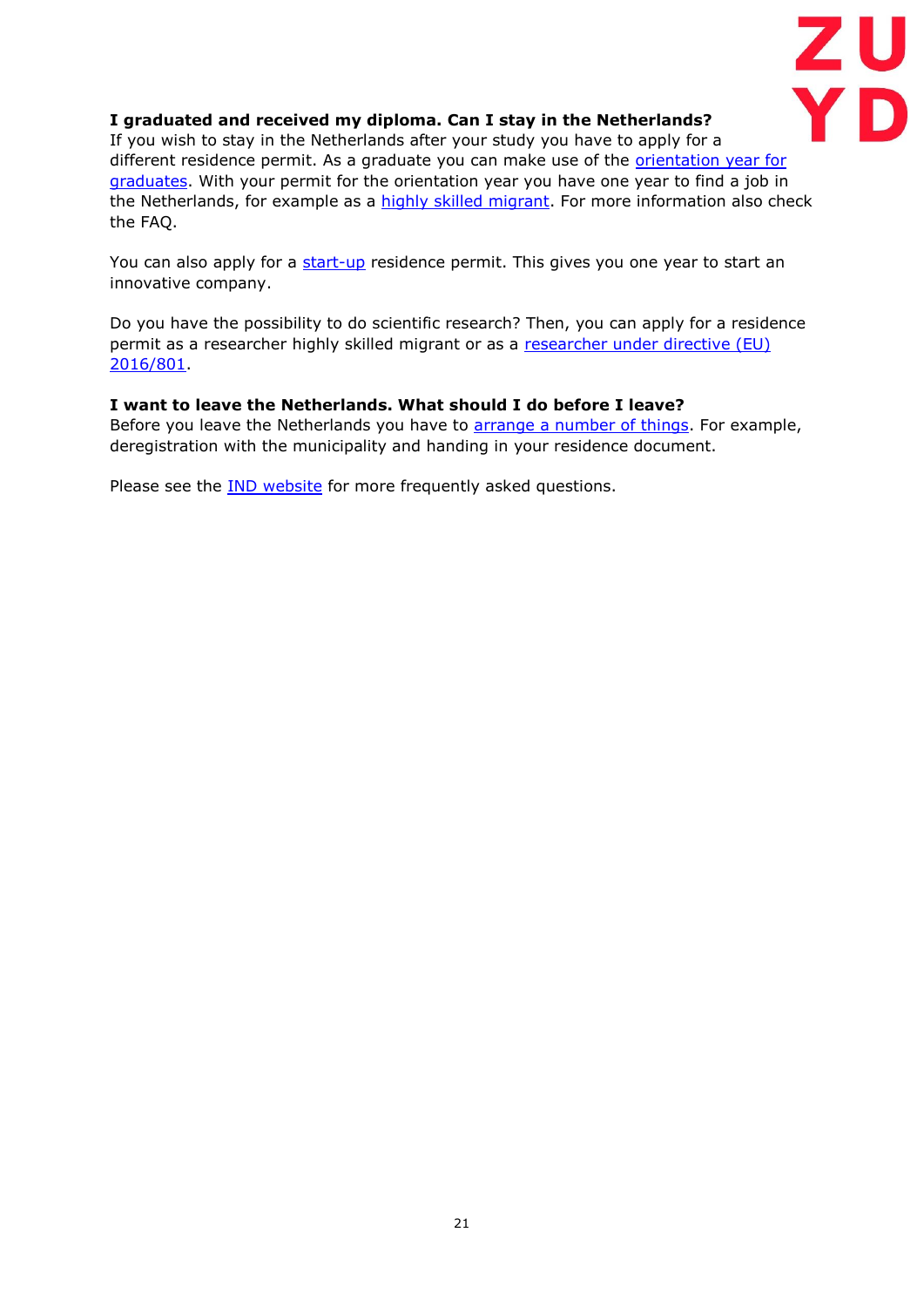## <span id="page-22-0"></span>Appendix 1 – Example of a bank/account statement

ZU<br>Yd

<**BANK LETTER HEAD**> (*the statement should be on official and original bank paper*)

#### <**CONTACT DETAILS OF THE BANK**>

(*name and logo of the bank, full address, telephone number and e-mail address*)\*

#### <**DATE**>

(*date of issue of the bank statement*)

To Whom It May Concern:

This is to inform you that <**FULL NAME**> (*full name of the account holder*)\*\*, account number <**ACCOUNT NUMBER**> (*account number including international bank code such as IBAN, BIC and SWIFT*), has been our client since <**DATE**> (*date the account was opened*).

As of <**DATE**> (*date of the balance*) the balance of this account is <**CURRENCY**> (*e.g. € (euro), US\$ (US dollar), AUS\$ (Australian dollar), UK£ (British pound), JP¥ (Japanese yen), etc.*) <**AMOUNT**> (*amount of the balance*).

The balance of the account is at free disposal / is freely accessible / can be freely withdrawn.

Kind regards,

#### <**SIGNATURE BANK EMPLOYEE**>

(*signature of the bank employee*)

#### <**NAME AND POSITION BANK EMPLOYEE**>

(*legibly typed or written name and position of the bank employee)*

#### <**BANK STAMP**>

(*stamp of the bank in blue or black ink*)

*\*If the contact details of the bank are not stated on the bank/account statement, a separate statement has to be added by the bank containing the contact details.* 

*\*\*If there is an identification document number mentioned in the bank statement, please add a copy of said identification document as well.*